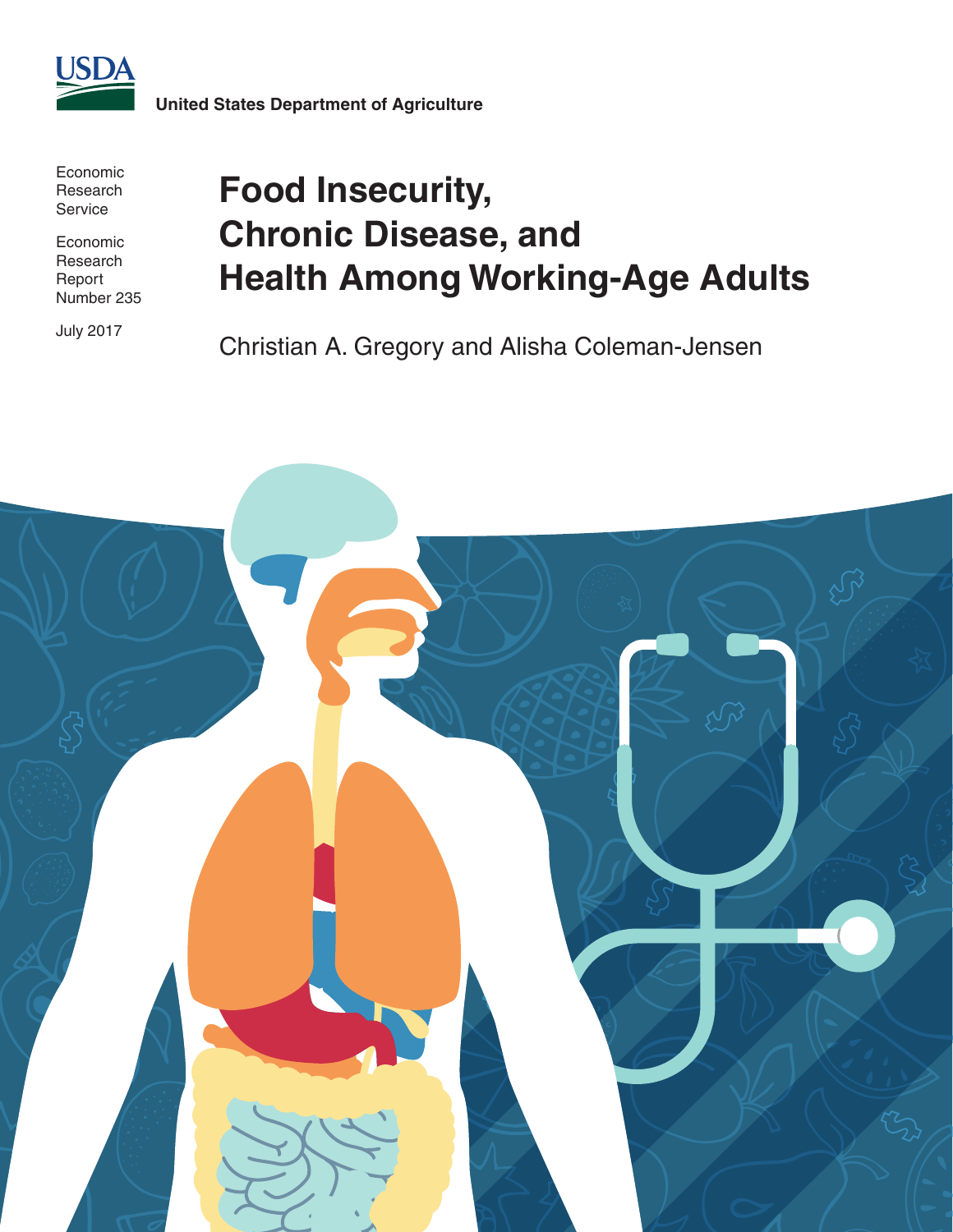

### **United States Department of Agriculture**

# Economic Research Service

www.ers.usda.gov

This digital publication is available online at www.ers.usda.gov/publications/

### Recommended citation format for this publication:

Christian A. Gregory, Alisha Coleman-Jensen. *Food Insecurity, Chronic Disease, and Health Among Working-Age Adults,* ERR-235, U.S. Department of Agriculture, Economic Research Service, July 2017.

Cover is a derivative of images from iStock.

Use of commercial and trade names does not imply approval or constitute endorsement by USDA.

To ensure the quality of its research reports and satisfy governmentwide standards, ERS requires that all research reports with substantively new material be reviewed by qualified technical research peers. This technical peer review process, coordinated by ERS' Peer Review Coordinating Council, allows experts who possess the technical background, perspective, and expertise to provide an objective and meaningful assessment of the output's substantive content and clarity of communication during the publication's review.

In accordance with Federal civil rights law and U.S. Department of Agriculture (USDA) civil rights regulations and policies, the USDA, its Agencies, offices, and employees, and institutions participating in or administering USDA programs are prohibited from discriminating based on race, color, national origin, religion, sex, gender identity (including gender expression), sexual orientation, disability, age, marital status, family/parental status, income derived from a public assistance program, political beliefs, or reprisal or retaliation for prior civil rights activity, in any program or activity conducted or funded by USDA (not all bases apply to all programs). Remedies and complaint filing deadlines vary by program or incident.

Persons with disabilities who require alternative means of communication for program information (e.g., Braille, large print, audiotape, American Sign Language, etc.) should contact the responsible Agency or USDA's TARGET Center at (202) 720-2600 (voice and TTY) or contact USDA through the Federal Relay Service at (800) 877-8339. Additionally, program information may be made available in languages other than English.

To file a program discrimination complaint, complete the USDA Program Discrimination Complaint Form, AD-3027, found online at How to File a Program Discrimination Complaint and at any USDA office or write a letter addressed to USDA and provide in the letter all of the information requested in the form. To request a copy of the complaint form, call (866) 632-9992. Submit your completed form or letter to USDA by: (1) mail: U.S. Department of Agriculture, Office of the Assistant Secretary for Civil Rights, 1400 Independence Avenue, SW, Washington, D.C. 20250-9410; (2) fax: (202) 690-7442; or (3) email: program.intake@usda.gov.

USDA is an equal opportunity provider, employer, and lender.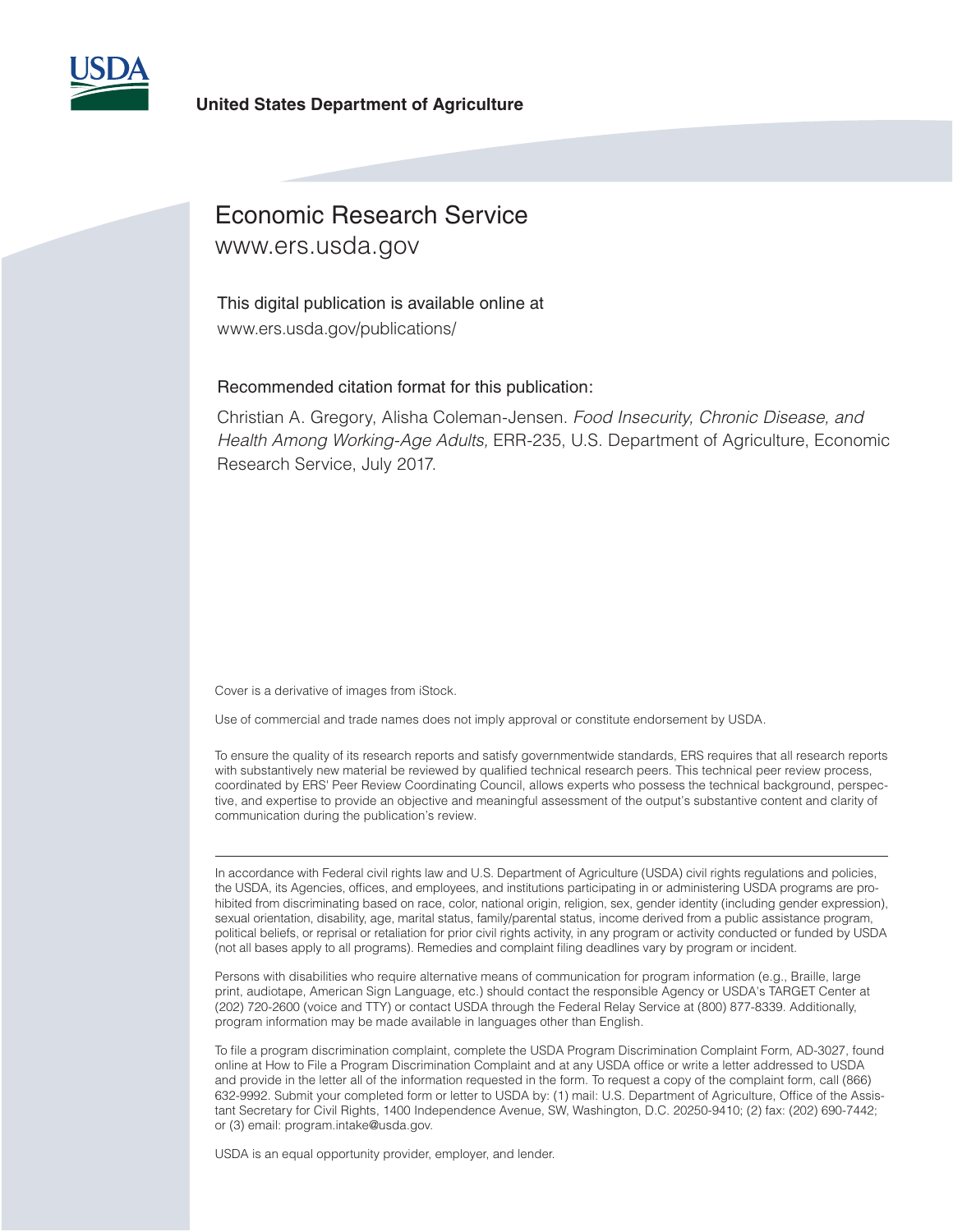

**United States Department of Agriculture**

Economic Research Service

Economic Research Report Number 235

July 2017

# **Food Insecurity, Chronic Disease, and Health Among Working-Age Adults**

Christian A. Gregory and Alisha Coleman-Jensen

## **Abstract**

This report documents the strong correlation between food security status and chronic health conditions among working-age adults living at or below 200 percent of the Federal poverty line (FPL). In general, lower food security is associated with higher probability of each of the chronic diseases we examine—hypertension, coronary heart disease (CHD), hepatitis, stroke, cancer, asthma, diabetes, arthritis, chronic obstructive pulmonary disease (COPD), and kidney disease. Food security status is also strongly related to the likelihood of chronic disease in general, to the number of chronic conditions afflicting the sufferer, and to self-assessed health. Moreover, looking at the entire range of household food security (high, marginal, low, and very low) is important for understanding individuals' experience of chronic illness and, more generally, health. Indeed, food security status is more strongly predictive of chronic illness in some cases even than income. Income is significantly associated with just 3 of the 10 chronic diseases examined in this report, while food insecurity is associated with all 10.

**Keywords:** Health, chronic illness, food insecurity, self-assessed health, working-age adults, low-income.

# **Acknowledgments**

The authors would like to thank Ed Frongillo, University of South Carolina; Colleen Heflin, University of Missouri; and Linda Kantor, Jean Buzby, Dave Smallwood, and Constance Newman, U.S. Department of Agriculture, Economic Research Service (ERS) for their assistance with this manuscript. Thanks also to ERS editor Dale Simms and designer Ethiene Salgado-Rodriguez.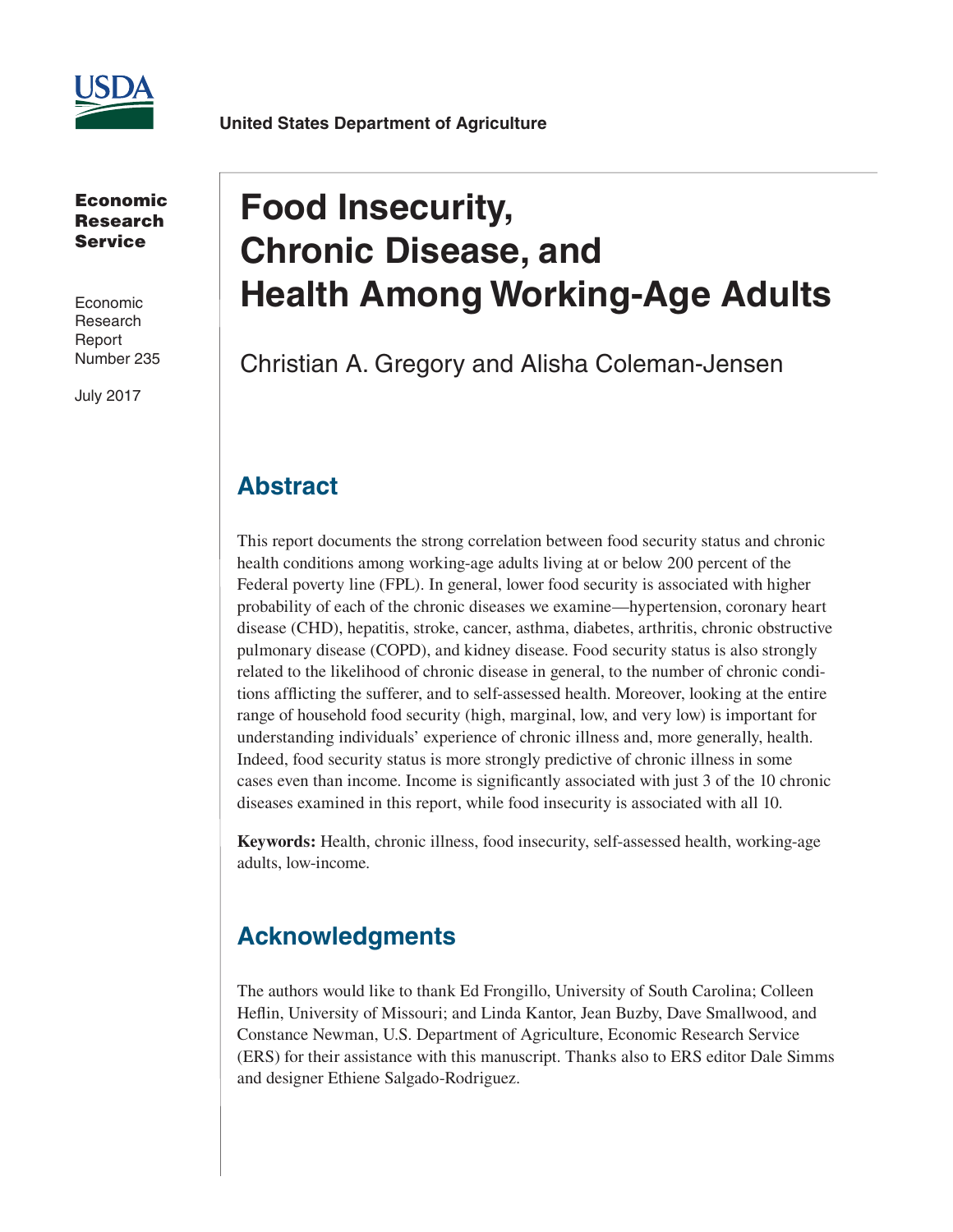# **Contents**

| Any Chronic Illness, Self-Assessed Health, and Number of Chronic Illnesses. 17 |
|--------------------------------------------------------------------------------|
|                                                                                |
|                                                                                |
|                                                                                |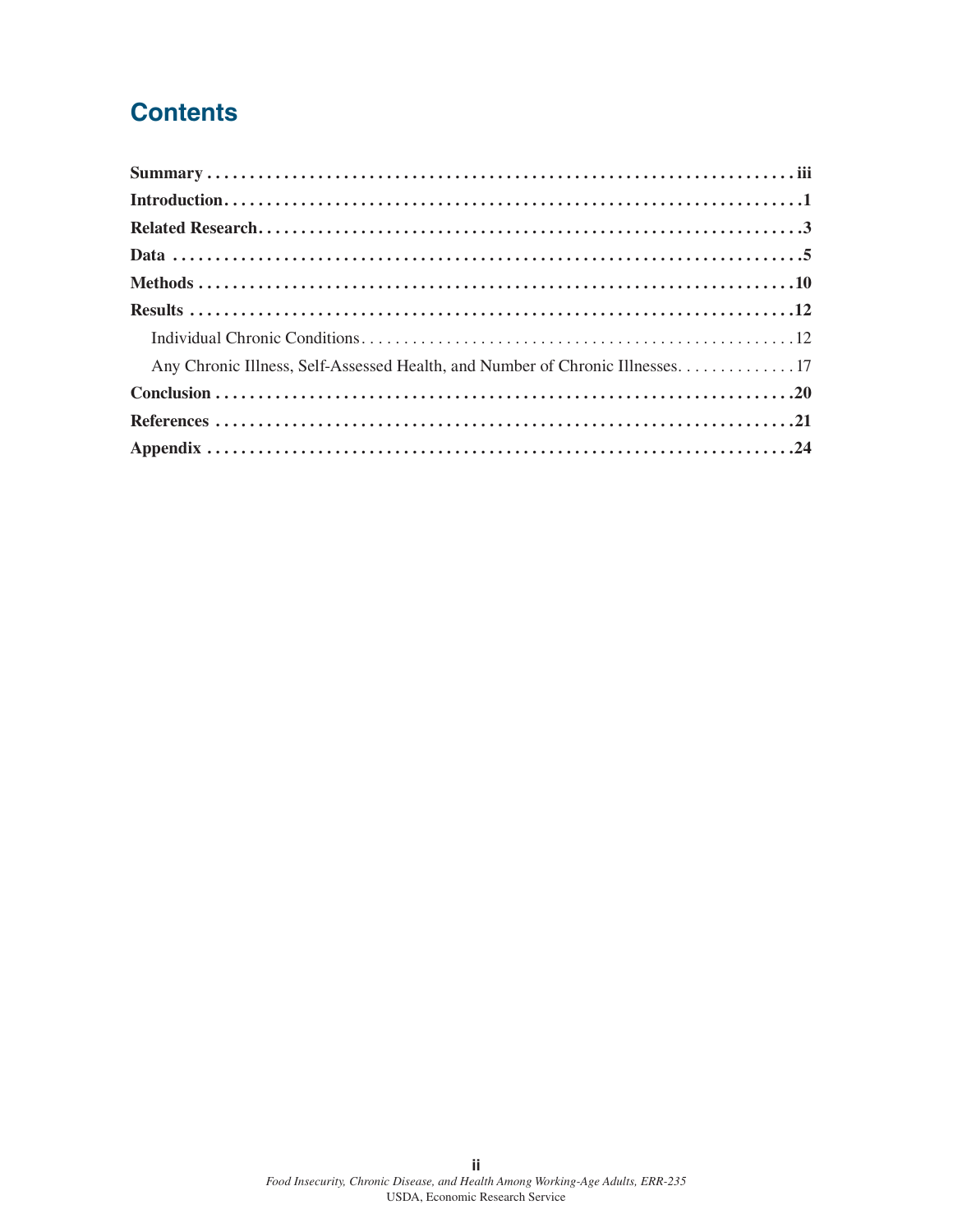

July 2017



# **Food Insecurity, Chronic Disease, and Health Among Working-Age Adults**

Christian A. Gregory and Alisha Coleman-Jensen

## **What Is the Issue?**

By definition, households that are food secure have access at all times to the kinds and quantities of foods needed for all members to enjoy an active, healthy life. Households that are food insecure have difficulty in consistently obtaining adequate food because of limited economic resources for food. Households that are food insecure also face other challenges—in particular, with respect to health. Extensive literature has examined the associations between food security and health, almost all of it showing the strong correlation between food insecurity and negative health outcomes.

Much of that research is understandably focused on children. Working-age adults have been examined less frequently, and that research has usually focused on a single outcome. Moreover, this research usually highlights differences between food-secure and insecure households; few studies look at health outcomes over the range of food security status—high, marginal, low, and very low. And there are no studies to date that look at health outcomes simultaneously.

In this report, we examine the relationship between food security and health as measured by 10 chronic conditions identified by the Centers for Disease Control and Prevention (CDC) as particularly worthy of research because of their prevalence, cost, morbidity, and preventability. We focus on the role of food security as a predictor of health among working-age adults and the differences in health outcomes across the range of household food security: high, marginal, low, and very low.

## **What Did the Study Find?**

In general, lower food security is associated with higher probability of each of the chronic diseases examined—hypertension, coronary heart disease (CHD), hepatitis, stroke, cancer, asthma, diabetes, arthritis, chronic obstructive pulmonary disease (COPD), and kidney disease. Food security status is also strongly related to the likelihood of chronic disease in general, to the number of chronic conditions reported, and to self-assessed health. Moreover, differences between adults in households with marginal, low, and very low food security are very often statistically significant, which suggests that looking at the entire range of food security is important for understanding chronic illness and potential economic hardship. Indeed, food security status is more strongly predictive of chronic illness in some cases even than income.

ERS is a primary source of economic research and analysis from the U.S. Department of Agriculture, providing timely information on economic and policy issues related to agriculture, food, the environment, and rural America.

*www.ers.usda.gov*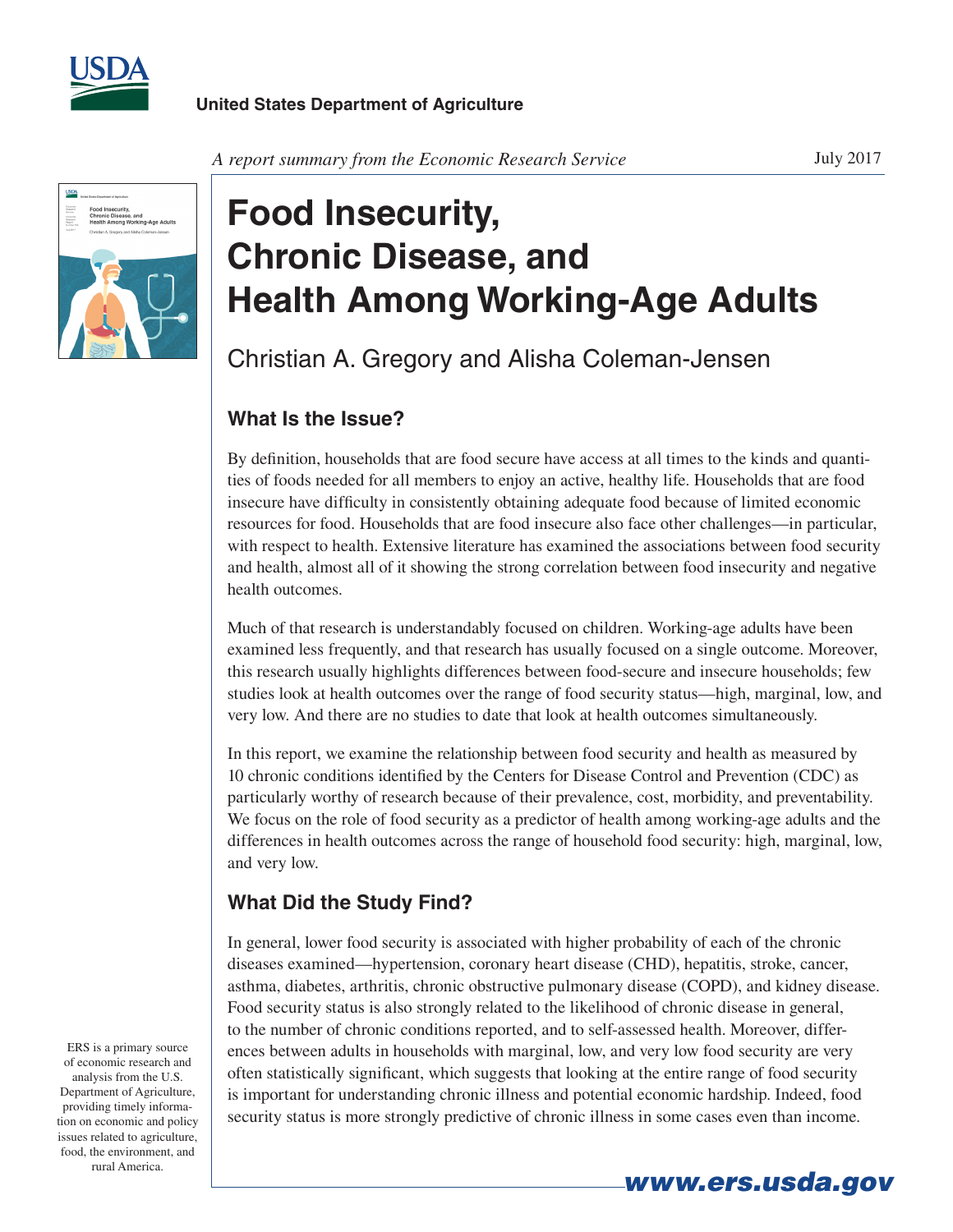Income is only significantly associated with 3 of the 10 chronic diseases—hepatitis, arthritis, and COPD while food insecurity is significantly associated with all 10. In particular, we find that:

- Adults in households with lower food security status have elevated probabilities of chronic disease diagnosis for all of the conditions we examine. For example, adults in very low food-secure households are 10.5 percentage points more likely than adults in high food-secure households to be diagnosed with hypertension.
- Adults in households with very low food security were 15.3 percentage points more likely to have any chronic illness than adults in households with high food security, as is shown in the figure below. This is a 40-percent increase in overall prevalence.
- Adults in households with marginal food security were 9 percentage points less likely to report excellent health, compared to those in households with high food security, and 1.3 percentage points more likely to report poor health.
- The number of chronic conditions for adults in households with low food security is, on average, 18 percent higher than for those in high food-secure households.



### **Adults in households with more severe food insecurity are more likely to have a chronic illness**

Source: USDA, Economic Research Service calculations using National Health Interview Survey data 2011-2015.

## **How Was the Study Conducted?**

The authors used 5 years of data (2011-2015) from the National Health Interview Survey (NHIS), a nationally representative household survey with a complex survey design that is sponsored by the Centers for Disease Control and Prevention's National Center for Health Statistics. The NHIS is the source for national statistics on the health of the U.S. population. Food security is measured using a series of 10 questions about experiences and behaviors of household adults that indicate food insecurity in the 30 days prior to the survey, such as being unable to afford balanced meals, cutting the size of or skipping meals because of too little money for food, or being hungry because of too little money for food. The study sample included non-senior adults (age 19-64) in households below 200 percent of the Federal poverty line. Regression estimates were adjusted to account for the complex survey design of the NHIS. The regression adjustment shows the conditional association—or, correlation—between food security status and health outcomes.

Our main sample includes adults in households with income at or below 200 percent of the Federal poverty line (41,854 total); estimates are regression-adjusted for age, gender, marital status, employment status, number of children (below age 18) in the household, total size of household, race, education, health insurance, and income (as a fraction of the Federal poverty line).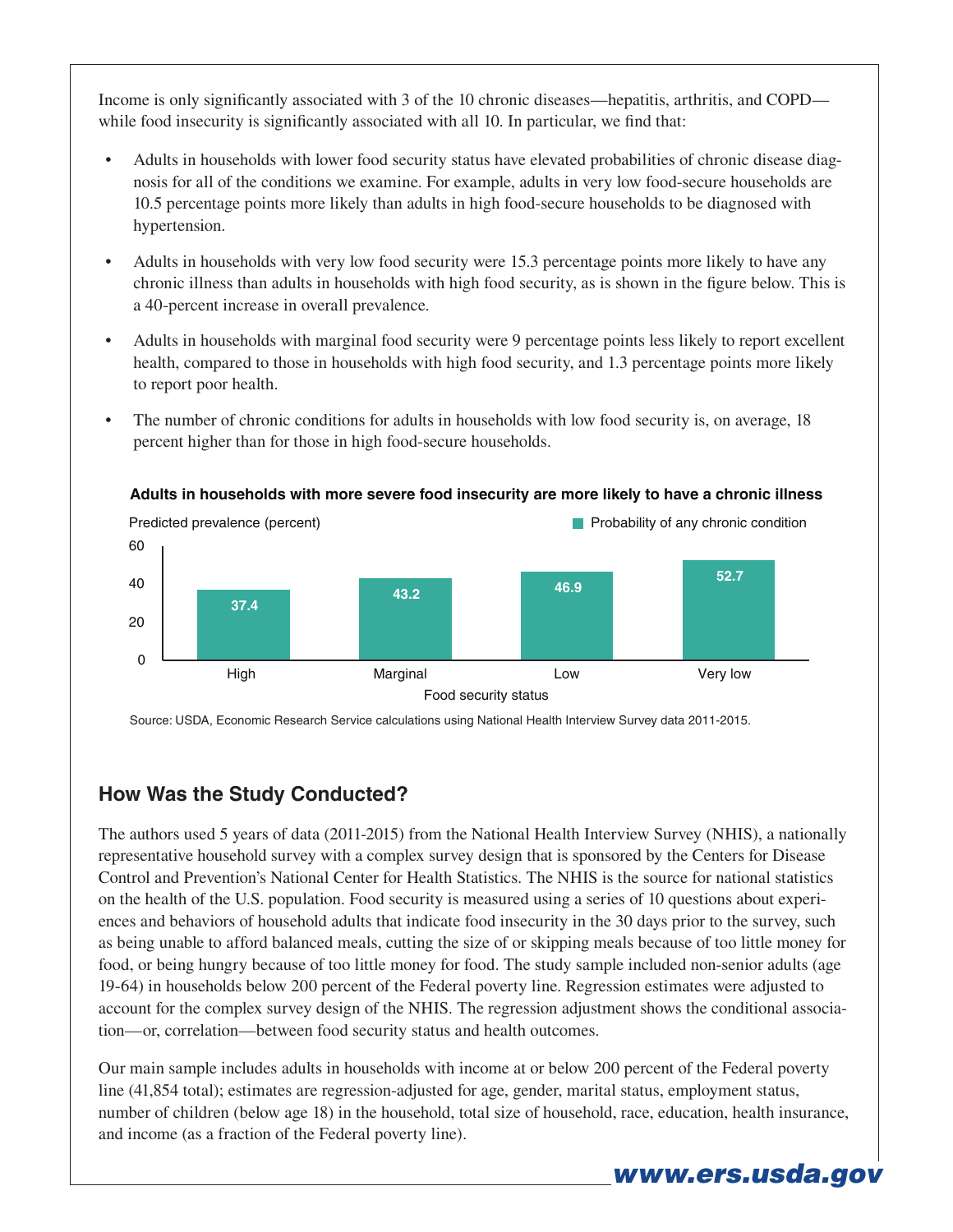# **Food Insecurity, Chronic Disease, and Health Among Working-Age Adults**

## **Introduction**

Food security status is strongly correlated with measures of health, and there is a known correlation between income, wealth, and health status (Dorling, 2015; Pickett and Wilkinson, 2015). While this correlation has been known on a macroeconomic or aggregate level for some time (Deaton, 2008), and while research on child health and food insecurity has flourished (for a review of literature on food insecurity and children's health outcomes, see Coleman-Jensen et al., 2013), the links between the health of working-age adults and household food insecurity are less studied.

In most prior research on the correlates of food insecurity, adults are classified as belonging to either food-secure or food-insecure households. This classification scheme, however, obscures distinctions between adults in households reporting no food-insecure conditions (highly food secure) and those reporting only one or two food-insecure conditions (marginally food secure) because these groups are often combined into the food-secure group (see box, "Defining Food Security Status"). At the same time, differences between those with low food security and very low food security, often labeled together as "food insecure," can be missed by this taxonomy. In this report, we examine the differences in health between working-age adults in these different household food-security situations.

Other studies about food security and health among adults focus on one or at most two health outcomes. We use chronic illness and self-assessed health as general indicators of underlying health, but also look at 10 chronic illnesses—both separately and together—to show how food security status relates to both individual conditions and chronic illness generally. The analyses in this report do not determine causality between food insecurity and chronic conditions. Instead, we focus on understanding to what extent food insecurity and health are associated with one another, separate from income and other factors.

In general, food security status and health outcomes move in tandem across the classification of food security into high, marginal, low, and very low. Most differences in health, we find, are statistically significant, implying large potential differences in expected costs of illness across food security categorizations. Significant differences in health outcomes between households with high and marginal (as well as low and very low) food security—normally characterized together as food secure (food insecure)—suggest that the more exact food-insecurity classification captures important information about economic hardship and how it translates into poorer health outcomes. Moreover, similarity in health outcomes between households with marginal and low food security suggests that the prevailing binary classification (food secure and insecure) can obscure ways that households thought to be food secure are more like those that are food insecure. This is consistent with research showing that the demographic characteristics of marginally food-secure households are more similar to food-insecure households than food-secure households (Coleman-Jensen, 2009); it is also consistent with research suggesting that marginal food security among children is associated with negative health outcomes (Jyoti et al., 2005).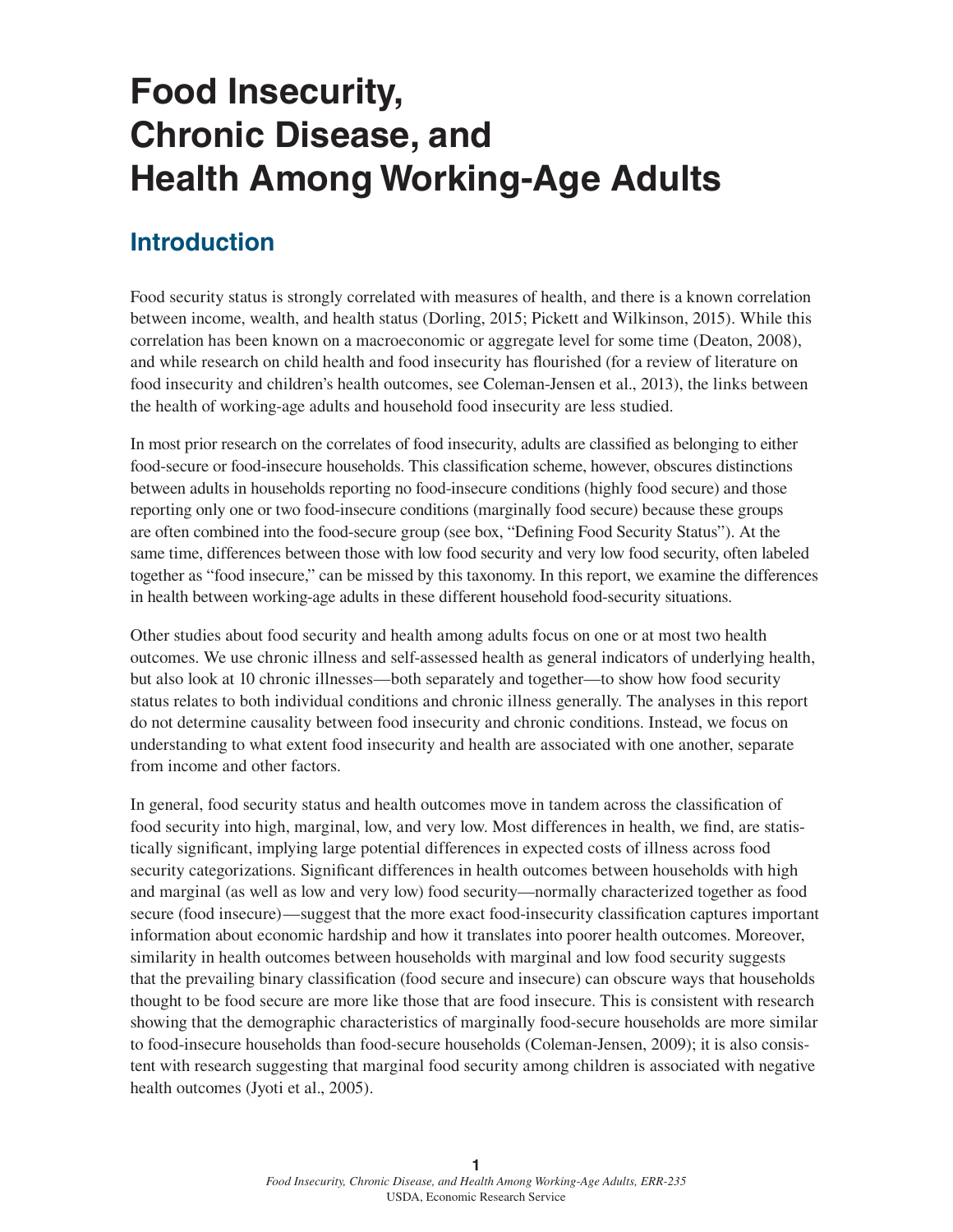## **Defining Food Security Status**

The food security status of each household lies along a continuum from high food security to very low food security. (See box, "Questions Used To Assess Food Security of Households in the National Health Interview Survey".) Lack of access is, in all cases, due to lack of monetary resources or the inability to afford adequate food. The food security continuum is characterized as follows:

| Two-category food<br>security status:     |                                                                                                                              | <b>Food secure</b>                                                                                                                                                                                                                              |                                                                                                                                                                                                                                                                                                      | <b>Food insecure</b>                                                                                                                                                                                                                               |
|-------------------------------------------|------------------------------------------------------------------------------------------------------------------------------|-------------------------------------------------------------------------------------------------------------------------------------------------------------------------------------------------------------------------------------------------|------------------------------------------------------------------------------------------------------------------------------------------------------------------------------------------------------------------------------------------------------------------------------------------------------|----------------------------------------------------------------------------------------------------------------------------------------------------------------------------------------------------------------------------------------------------|
| Four-category<br>food security<br>status: | High food<br>security-House-<br>holds had no<br>problems or anxi-<br>ety about consis-<br>tently accessing<br>adequate food. | <b>Marginal food</b><br>security-House-<br>holds had prob-<br>lems, at times,<br>or anxiety about<br>acquiring ad-<br>equate food, but<br>the quality, variety,<br>and quantity of<br>their food intake<br>were not substan-<br>tially reduced. | Low food<br>security-At<br>times during the<br>year, households<br>reduced the qual-<br>ity, variety, and<br>desirability of their<br>diets due to a<br>lack of resources<br>for food, but the<br>quantity of food<br>intake and normal<br>eating patterns<br>were not substan-<br>tially disrupted. | Very low food<br>security-At<br>times during<br>the year, eating<br>patterns of one<br>or more house-<br>hold members<br>were disrupted<br>and food intake<br>reduced because<br>the household<br>lacked money and<br>other resources<br>for food. |
| Severity of<br>food insecurity            | Less severe -----                                                                                                            |                                                                                                                                                                                                                                                 |                                                                                                                                                                                                                                                                                                      | --> More severe                                                                                                                                                                                                                                    |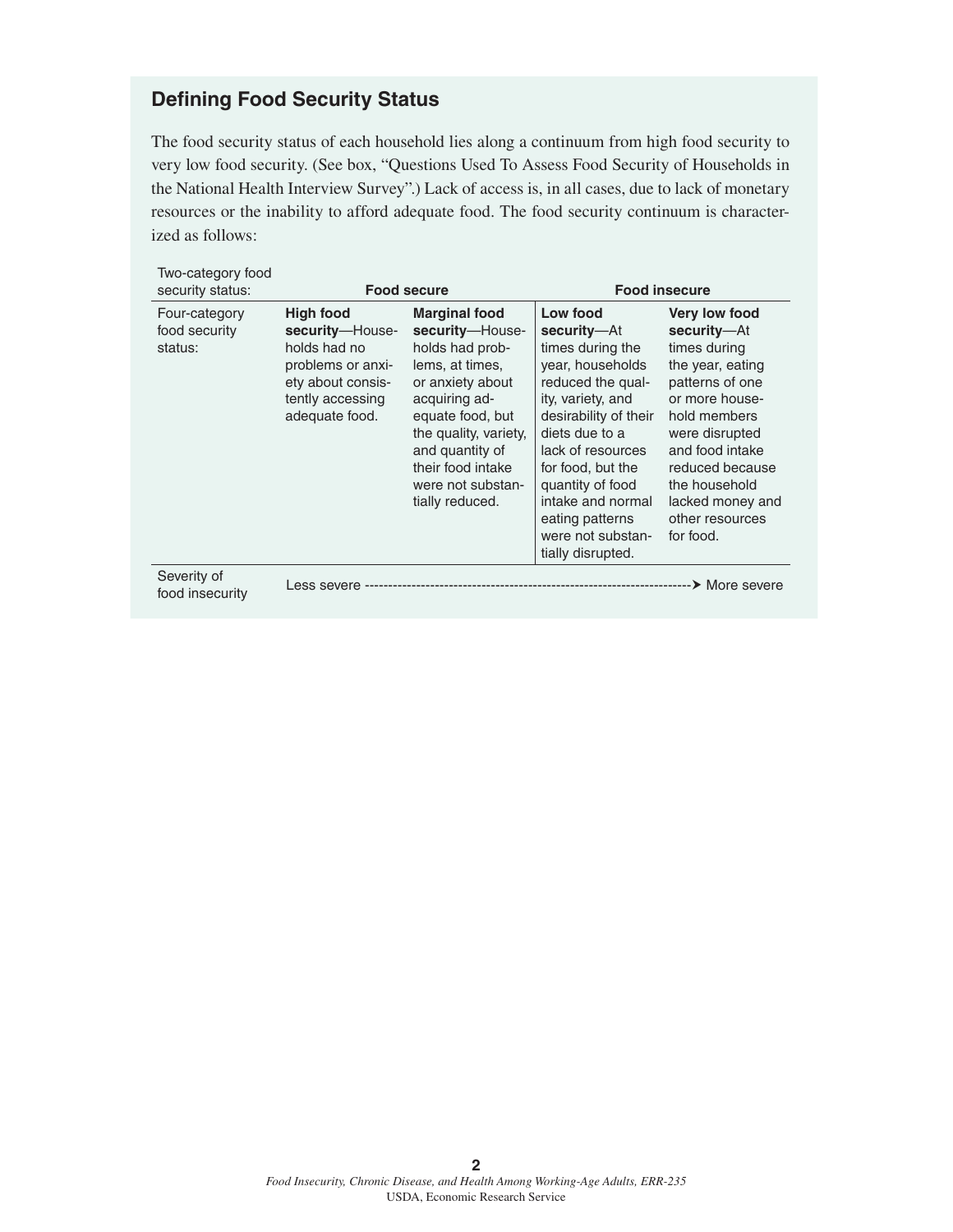## **Related Research**

Research on the associations with and, more rarely, the causal effects of food security on health outcomes has focused mainly on children. Children are vulnerable to adverse social conditions, and the cumulative costs of food insecurity over a lifetime are presumably high. A recent longitudinal study of childhood health and food insecurity found that episodes of food insecurity in kindergarten were associated with reports of compromised health in eighth grade (Ryu and Bartfeld, 2012). A review of recent research (Coleman-Jensen et al., 2013) found consistent evidence of negative health and developmental consequences associated with food insecurity. In another review of the literature on food insecurity and health, children in households that were food insecure were more likely to suffer from a host of conditions including some birth defects, anemia, cognitive difficulties, aggression, anxiety, asthma, behavioral problems, depression, and poorer oral health (Gundersen and Ziliak, 2015).

Working-age adults have received less attention than children, but there is still extensive literature examining the relationship between food insecurity and their health outcomes. Food insecurity among adults has been found to be associated with depression and adverse mental health conditions, diabetes, hypertension, high cholesterol, and poor sleep outcomes (Gundersen and Ziliak, 2015). Even though Bhattacharya et al. (2004) found no nutritional differences between food-insecure and food-secure children, they did find nutritional differences among adults.

Many studies emphasize the tradeoffs that low-income households have to make between food and other necessities. Bhattacharya and colleagues (2003) found that poor households often spend less on and eat less food during cold weather shocks. Recent studies using the same National Health Interview Survey (NHIS) data source used in this report have found that food insecurity is a risk factor for underuse of medication (due to cost) among adults with chronic disease (Berkowitz et al., 2014), among all working-age adults (Herman et al., 2015), and among elderly adults (Afulani et al., 2015). Such occurrences include not being able to afford prescriptions due to cost or skipping doses/ taking less medication than prescribed in order to save money. Food-insecure older adults (age 60 +) in Georgia were almost three times more likely to engage in cost-related medication budgeting than those who were food secure (Bengle et al., 2010).

Few studies have looked at causal relationships between food security and health outcomes. However, one pathway between food insecurity and healthcare use is suggested by a series of studies that link diabetes, glycemic control, and hypoglycemia to food insecurity (Seligman et al., 2010; Seligman et al., 2011; Seligman, et al., 2010). In general, for persons with low tolerance for variation in blood glucose—diabetics—food insecurity is more likely to prompt trips to the emergency room. Another approach has been suggested by Gundersen and Kreider (2009), who address the issues about measurement and confounding bias by using bounding methods. Under relatively weak assumptions, they find that food security has a positive effect on child health.

This report examines 10 chronic conditions that have been singled out by the Centers for Disease Control and Prevention as being particularly important to population health (see box, "Chronic Conditions") and worthy of research (Goodman et al., 2013). We examine these conditions both separately and together and focus on the correlation between different chronic health conditions and severity of food insecurity. We highlight the differences in health outcomes between adults in high, marginal, low, and very low food-secure households, whereas most other studies use the more general food secure/insecure distinction.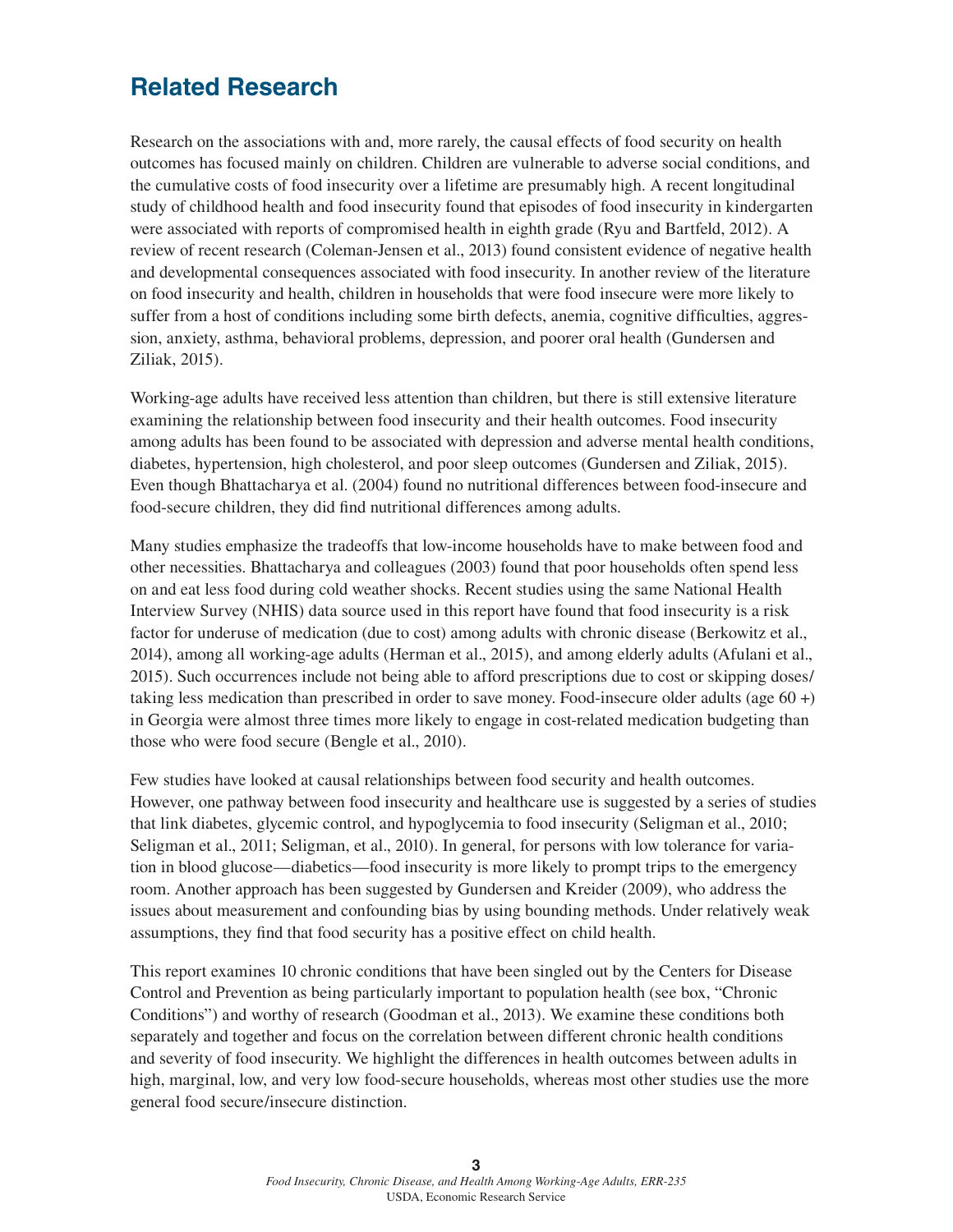## **Chronic Conditions**

Chronic conditions are those that last for a year or more, result in limitations (to mobility or functioning), and/or require ongoing medical treatment. Chronic conditions or diseases are costly both in terms of human life and in terms of financial costs.<sup>1</sup> In 2012, 48 percent of U.S. adults had 1 or more chronic condition; 25 percent had multiple chronic conditions (Ward et al., 2014). Chronic conditions can impair quality of life, affect employment and other life activities, and even hasten death. Of the top 10 causes of death in 2014, 7 were chronic diseases. In 2010, 86 percent of healthcare spending was for adults with 1 or more chronic conditions. Per-person healthcare spending for people with 1 chronic condition was 2.5 times more than spending for people with no chronic conditions; per-person healthcare spending increases with each additional chronic condition (Gerteis et al., 2014).

Some of the human and monetary costs associated with chronic conditions could be reduced because many such conditions are preventable. Poor nutrition can play a role in the development of diabetes, cancer, heart disease, and stroke.

We examine whether, and to what extent, food insecurity is associated with 10 chronic diseases, all targeted by the CDC as warranting research in order to mitigate the conditions and reduce associated costs. Given the growing significance of chronic disease in the U.S. population's health, the CDC has recommended consistent definitions and classifications of chronic disease to improve research and monitoring. The 10 chronic diseases examined here are self-reported in the National Health Interview Survey (Goodman et al., 2013)2. They include:

- 1. Hypertension/high blood pressure
- 2. Coronary heart disease (CHD)
- 3. Hepatitis
- 4. Stroke
- 5. Cancer
- 6. Asthma
- 7. Diabetes
- 8. Arthritis
- 9. Chronic obstructive pulmonary disease (COPD)
- 10. Chronic kidney disease.

<sup>&</sup>lt;sup>1</sup>Throughout this report, we use the terms "chronic condition," "chronic disease," and "chronic illness" interchangeably.

<sup>2</sup>Goodman and colleagues identify 20 chronic diseases as being important for research, monitoring, and prevention, but we only examine the 10 of these that are reported in NHIS. The other 10 are congestive heart failure, autism, cardiac arrhythmias, hyperlipidemia, dementia, depression, HIV, osteoporosis, schizophrenia, and substance abuse disorders.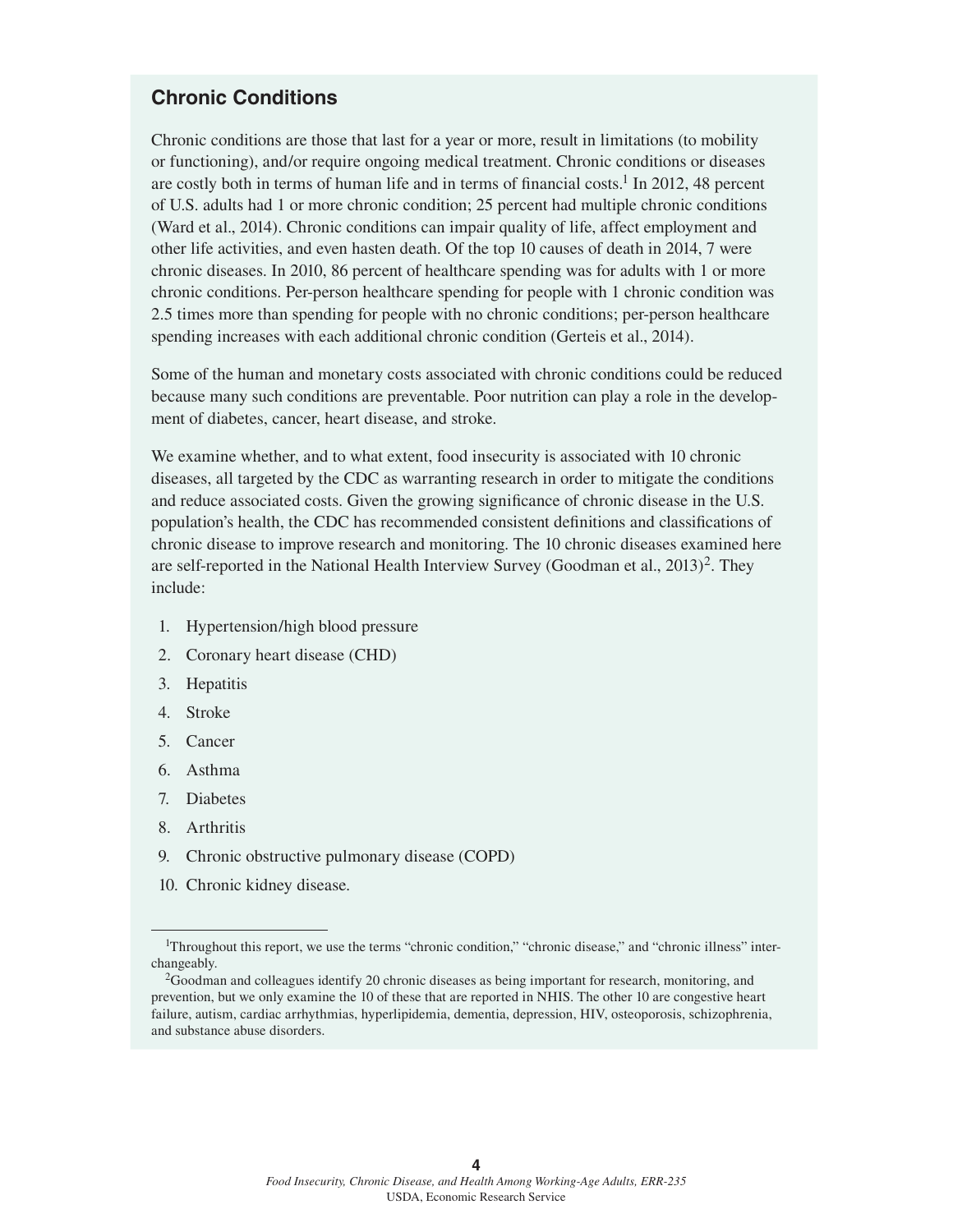## **Data**

Data are from the National Health Interview Survey (NHIS), 2011-15. Sponsored by the Centers for Disease Control and Prevention's National Center for Health Statistics, the NHIS is a nationally representative survey of roughly 40,000 U.S. households with an oversample of Black, Hispanic, and Asian households. It contains health information on each person living in sampled households, with more extensive information collected from one sample adult and one sample child (if children are present) per household. Surveys are conducted in person. We concentrate on information given by the sample adult, who is randomly chosen from within a sampled household. The sample adult responds to all of the health questions for him/herself, whereas information about other adults may be given by another adult in the household. Questions about the household, including food security questions, are answered by an adult household representative who may or may not be the same person as the sample adult for that family.

We begin with a sample of 172,465 unweighted observations, which includes all sample adults across 2011-15. We limit the sample to households for whom the sample person is a working-age adult  $(18-64)^1$  (excluding 39,038 observations), is not a pregnant woman (excluding 1,648 observations), has valid responses to the food security module questions (excluding 23 observations), is not missing information on chronic conditions (excluding 2,176 observations), and lives in households that have income less than or equal to 200 percent of the Federal poverty line (FPL) (excluding 87,726 observations).<sup>2</sup> The final sample used for estimation and analysis consists of 41,854 sample adults.<sup>3</sup>

The NHIS began administering the 10-item, 30-day food security module in 2011. The 10 items include 3 questions about food conditions of the household as a whole and 7 questions about food conditions for adults alone. Food security status is determined by the answers to the 10 questions (see box, "Questions Used To Assess the Food Security of Households in the National Health Interview Survey"). Each question asks about conditions or behaviors that characterize households when they are having difficulty meeting their basic food needs and stipulates that the reason for the difficulty was a lack of money or other resources.<sup>4</sup> Affirmative responses ("often," "sometimes," and "yes") to the food security questions were summed for all households. Answers to questions about the frequency of behaviors (cut or skip meals, not eat for a whole day in the previous 30 days) that were greater than or equal to 3 days were counted as affirmative.

Households that affirmed none of the food-insecure conditions were categorized as having high food security, while those with one or two affirmatives were counted as having marginal food security.

<sup>&</sup>lt;sup>1</sup>We restrict our sample to working-age adults to avoid conclusions that conflate difference in time allocation, health insurance, and income that are, on average, different for retired persons.

<sup>2</sup>We wanted to capture a sample of adults from households where there was a reasonable chance of having high food security (no affirmative responses to the food security module questions) but with some resource constraints. The average income-to-poverty ratio for adults who report at least one affirmative is 165 percent, so we wanted to go a little above that; 200 percent of the Federal poverty line gave us both good sample size and variation in food security status.

<sup>&</sup>lt;sup>3</sup>For estimation purposes, we use two strategies to get correct inferences on the estimation subsample. First, we retain the entire sample but zero-weight observations that are not in our desired subsample in order to get correct inferences, as suggested in Korn and Graubard (1999). Second, we use Stata's subpop subcommand to specify the estimation sample. See West et al. (2008).

<sup>&</sup>lt;sup>4</sup>Most USDA food security statistics rely on questions that ask about food security during the previous 12 months. The NHIS only asks about food insecurity experienced in the 30 days prior to the survey. The 30-day reference period was used in the NHIS to enable research linking current health conditions to current food security status.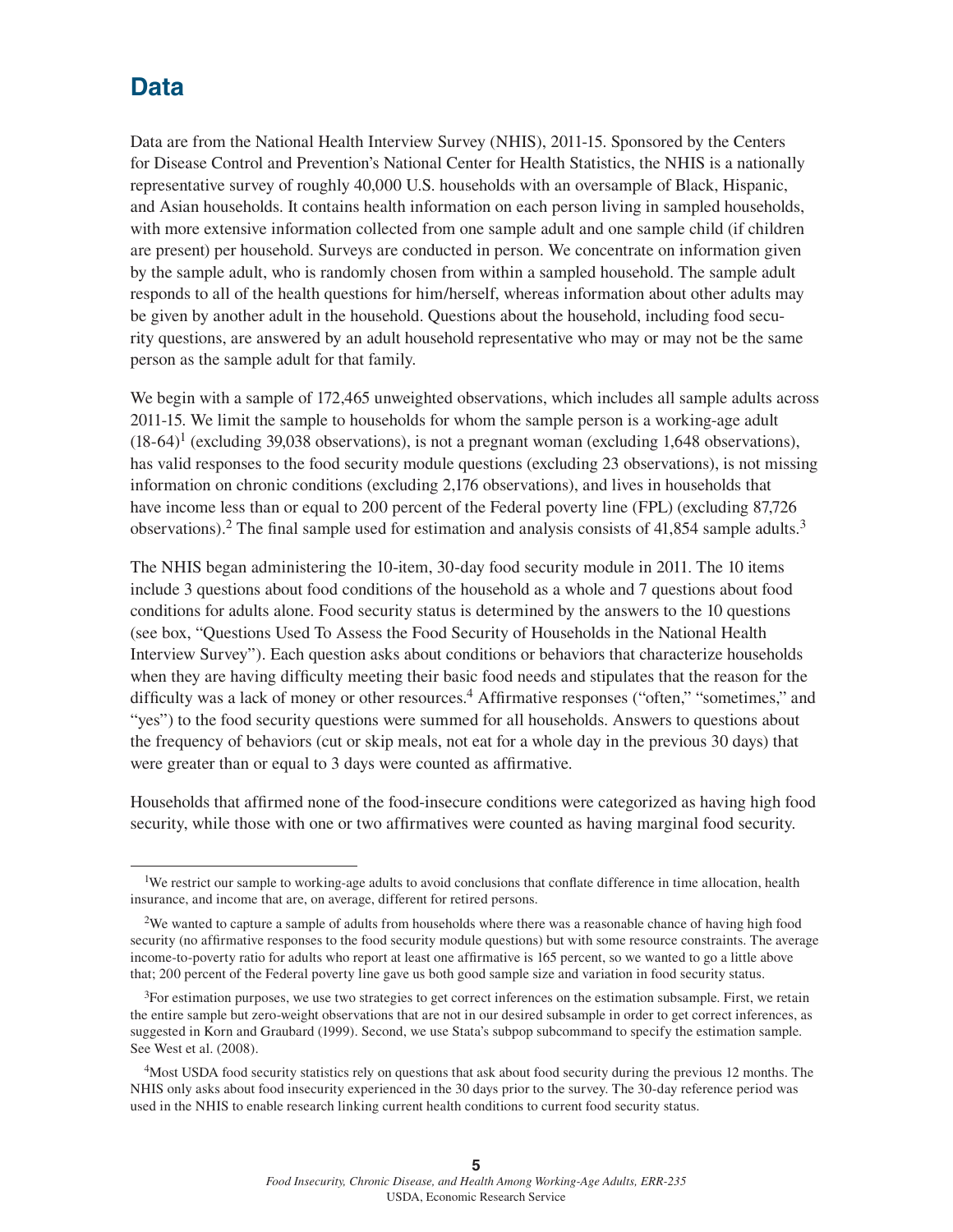(Often, especially for the purposes of estimating food insecurity prevalence, households with high and marginal food security are classified together as food secure.) Households that affirm three to five conditions are counted as having low food security, while those affirming six or more conditions are counted as having very low food security. (Households with low or very low food security are also frequently called food insecure.)

## **Questions Used To Assess Food Security of Households in the National Health Interview Survey (NHIS)**

- 1. "We worried whether our food would run out before we got money to buy more." Was that often, sometimes, or never true for you in the last 30 days?
- 2. "The food that we bought just didn't last and we didn't have money to get more." Was that often, sometimes, or never true for you in the last 30 days?
- 3. "We couldn't afford to eat balanced meals." Was that often, sometimes, or never true for you in the last 30 days?
- 4. In the last 30 days, did you or other adults in the household ever cut the size of your meals or skip meals because there wasn't enough money for food? (Yes/No)
- 5. (If yes to question 4) In the last 30 days, how many days did this happen?
- 6. In the last 30 days, did you ever eat less than you felt you should because there wasn't enough money for food? (Yes/No)
- 7. In the last 30 days, were you ever hungry, but didn't eat, because there wasn't enough money for food? (Yes/No)
- 8. In the last 30 days, did you lose weight because there wasn't enough money for food? (Yes/No)
- 9. In the last 30 days did you or other adults in your household ever not eat for a whole day because there wasn't enough money for food? (Yes/No)
- 10. (If yes to question 9) In the last 30 days, how many days did this happen?

Table 1 shows descriptive statistics for sampled adults and, below, their households categorized by food security status. Sampled adults in very low food-secure households are older than those in all other households. Women make up a little more than half of the sample and a little more than half of each of the food insecurity categories. As severity of food insecurity worsens, the proportion of sample adults who are employed decreases, from 57 percent in high food-secure households to 38 percent in households suffering very low food security. As food insecurity worsens, a smaller proportion of sample adults are married.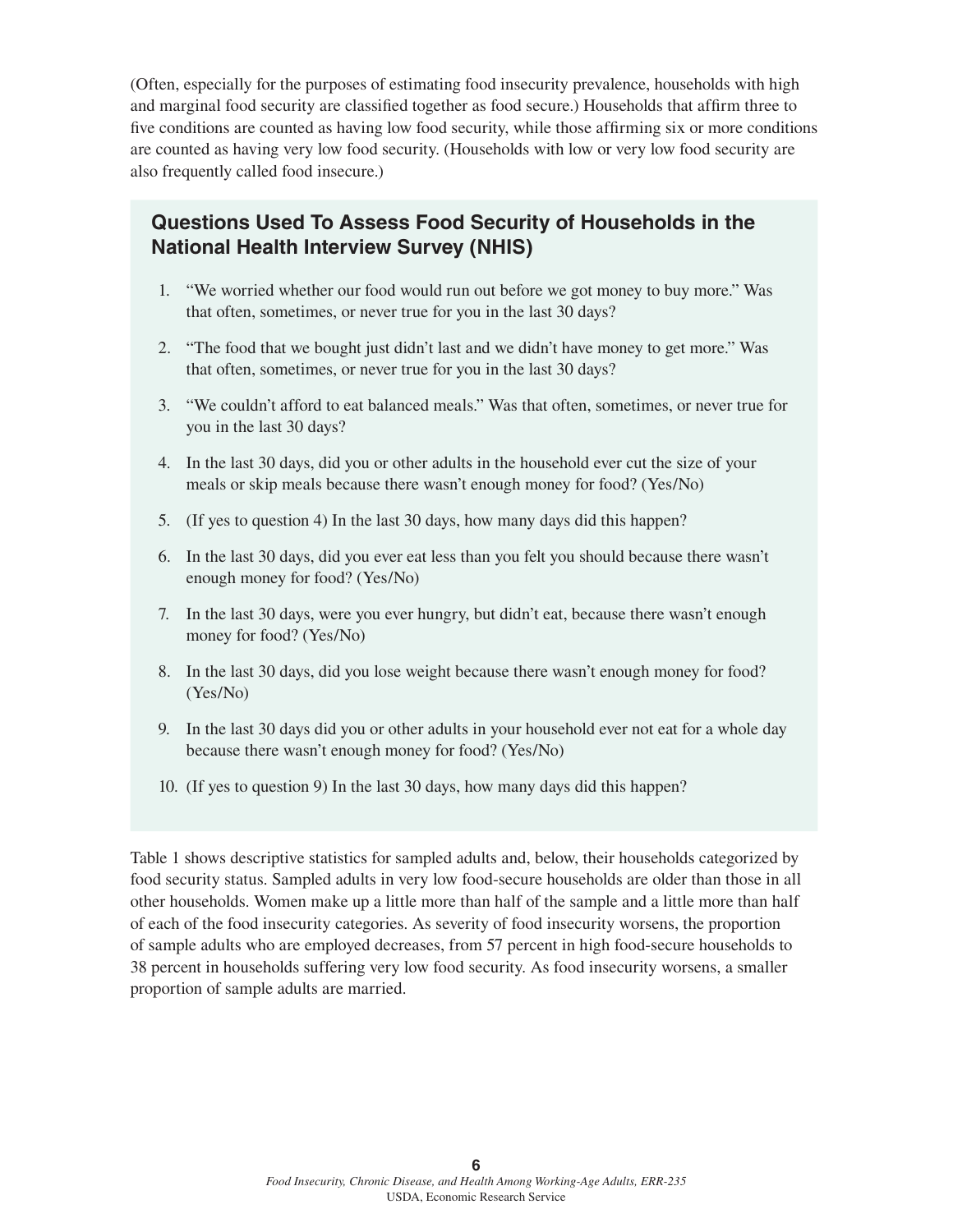#### Table 1 **Sample means**

|                                            | Food security status |         |                                  |         |          |
|--------------------------------------------|----------------------|---------|----------------------------------|---------|----------|
|                                            | All                  | High    | Marginal                         | Low     | Very low |
|                                            |                      |         | Characteristics of sampled adult |         |          |
| Age                                        | 37.45                | 36.74   | 37.02                            | 38.65   | 39.56    |
|                                            | (0.154)              | (0.214) | (0.257)                          | (0.230) | (0.250)  |
| Female                                     | 0.531                | 0.516   | 0.550                            | 0.565   | 0.538    |
|                                            | (0.004)              | (0.004) | (0.009)                          | (0.008) | (0.009)  |
| Employed                                   | 0.524                | 0.570   | 0.529                            | 0.474   | 0.377    |
|                                            | (0.004)              | (0.005) | (0.009)                          | (0.009) | (0.009)  |
| Married                                    | 0.362                | 0.380   | 0.373                            | 0.358   | 0.277    |
|                                            | (0.004)              | (0.006) | (0.009)                          | (0.009) | (0.008)  |
| Non-Hispanic White                         | 0.483                | 0.506   | 0.436                            | 0.412   | 0.513    |
|                                            | (0.006)              | (0.007) | (0.010)                          | (0.010) | (0.009)  |
| Non-Hispanic Black                         | 0.175                | 0.145   | 0.205                            | 0.213   | 0.226    |
|                                            | (0.004)              | (0.004) | (0.008)                          | (0.008) | (0.008)  |
| Hispanic                                   | 0.267                | 0.263   | 0.297                            | 0.310   | 0.205    |
|                                            | (0.006)              | (0.006) | (0.009)                          | (0.009) | (0.007)  |
| Asian                                      | 0.047                | 0.061   | 0.038                            | 0.027   | 0.018    |
|                                            | (0.002)              | (0.003) | (0.003)                          | (0.003) | (0.002)  |
| Other race                                 | 0.028                | 0.024   | 0.024                            | 0.038   | 0.039    |
|                                            | (0.001)              | (0.002) | (0.003)                          | (0.004) | (0.004)  |
| Insured                                    | 0.652                | 0.680   | 0.627                            | 0.597   | 0.619    |
|                                            | (0.005)              | (0.006) | (0.009)                          | (0.009) | (0.009)  |
|                                            |                      |         | Characteristics of household     |         |          |
| Highest education:                         |                      |         |                                  |         |          |
| High school dropout                        | 0.148                | 0.125   | 0.167                            | 0.192   | 0.174    |
|                                            | (0.003)              | (0.003) | (0.006)                          | (0.007) | (0.006)  |
| Highest education:<br>High school graduate | 0.295                | 0.277   | 0.316                            | 0.321   | 0.320    |
|                                            | (0.004)              | (0.005) | (0.008)                          | (0.008) | (0.009)  |
| Highest education: Some college            | 0.400                | 0.403   | 0.392                            | 0.390   | 0.412    |
|                                            | (0.005)              | (0.007) | (0.009)                          | (0.009) | (0.010)  |
| Highest education:                         |                      |         |                                  |         |          |
| College graduate                           | 0.156                | 0.194   | 0.124                            | 0.096   | 0.095    |
|                                            | (0.003)              | (0.005) | (0.006)                          | (0.006) | (0.006)  |
| Number of children                         | 1.093                | 1.065   | 1.295                            | 1.165   | 0.907    |
|                                            | (0.014)              | (0.018) | (0.025)                          | (0.026) | (0.027)  |
| Family size                                | 3.154                | 3.092   | 3.450                            | 3.310   | 2.911    |
|                                            | (0.023)              | (0.031) | (0.039)                          | (0.037) | (0.042)  |
| Household income-to-poverty ratio          | 1.080                | 1.123   | 1.075                            | 1.026   | 0.969    |
|                                            | (0.006)              | (0.009) | (0.009)                          | (0.009) | (0.009)  |
| N                                          | 41,854               | 23,799  | 5,967                            | 6,286   | 5,802    |

Source: USDA, Economic Research Service calculations using National Health Interview Survey data 2011-2015. Standard errors in parenthesis. All estimates account for complex survey design. N = number of unweighted observations.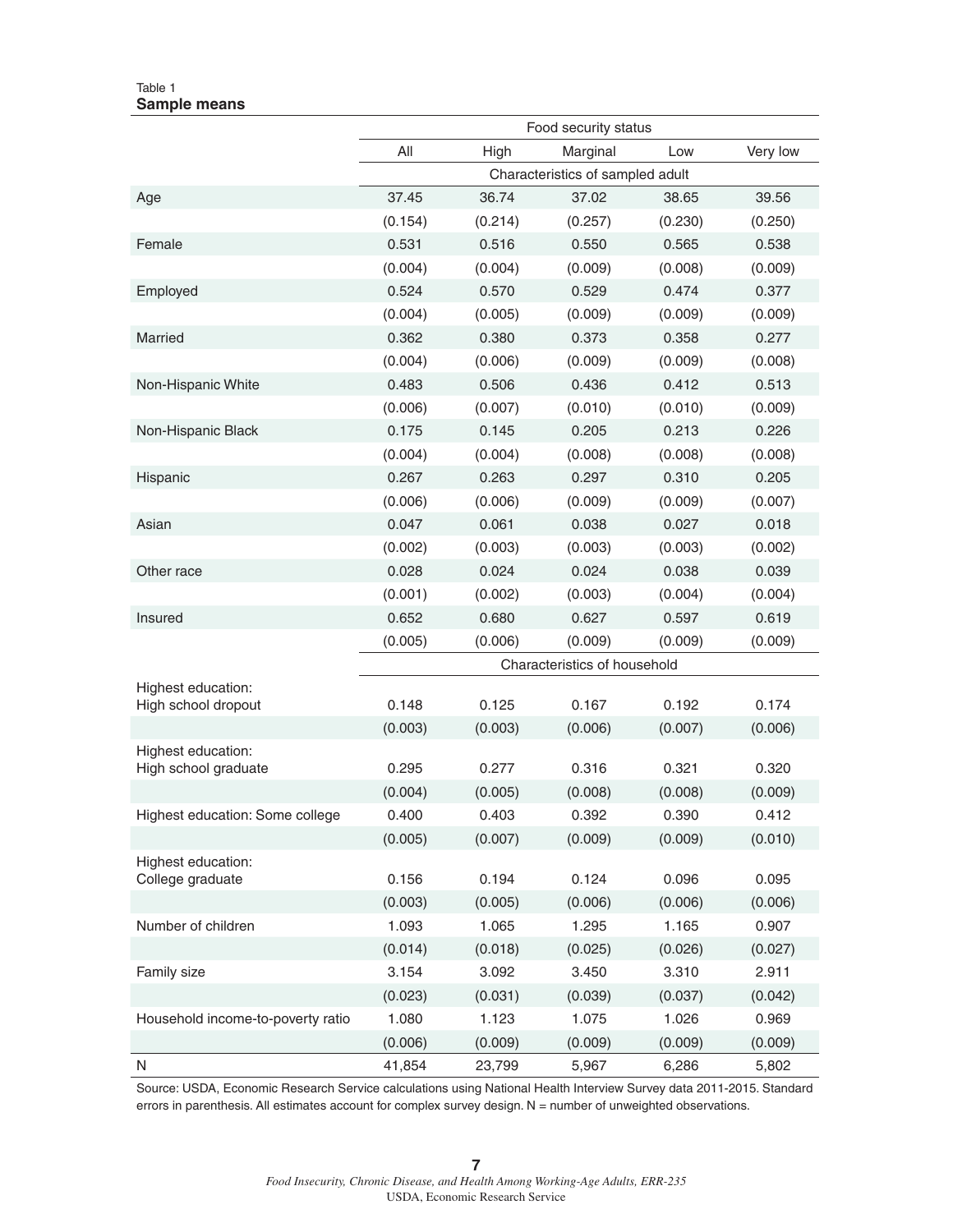Sample adults in households that have high food security are less likely to be non-Hispanic Black or Hispanic than those with marginal, low, or very low food security. Asian adults comprise a little less than 5 percent of the sample (column 1), but are overrepresented in the high food security category and underrepresented in the lower food security groups.<sup>5</sup> Adults in very low food-secure households are also less likely to have health insurance than those in high food-secure households.

The highest level of education by anyone in households characterized as having very low food security is generally lower than the highest level of education in households with high food security and marginal food security—cohorts typically categorized together as food secure. Only 12.4 percent of marginally food-secure households have someone who graduated from college versus 19.4 percent of households with high food security. In terms of household composition, while households with marginal and low food security have more children and more persons overall, the differences between households with very low food security and high food security are small. Finally, households with better food security have higher incomes relative to the poverty line.<sup>6</sup>

The prevalence of the 10 chronic conditions is similar in the population as a whole and among our low-income sample. It is not until we begin to stratify by food security status that clearer distinctions emerge (table 2). There is a statistically significant increase in the prevalence of chronic health conditions as food security worsens. For example, the prevalence of hypertension for adults in households with high, marginal, low, and very low food security is 19.7, 23.6, 28.0, and 36.1 percent, respectively. Similarly, the prevalence for chronic obstructive pulmonary disease (COPD) is 4.9, 7.2, 8.9, and 15.0 percent across worsening food security status.

<sup>5</sup>The "other race" category contains multi-race individuals as well as those who do not self-identify in one of the specified categories, and so it is difficult to make meaningful interpretations for this group.

<sup>6</sup>NHIS imputes income data for families that either report it in terms of categories (more than X, less than Y) or do not report it at all. Among sample adults, roughly 85 percent report their income, 3 percent give no information, and 12 percent give income information in categories. Among the estimation sample (200 percent of the FPL or below), all of the sample adults live in households that report income information; none live in households that have imputed income information.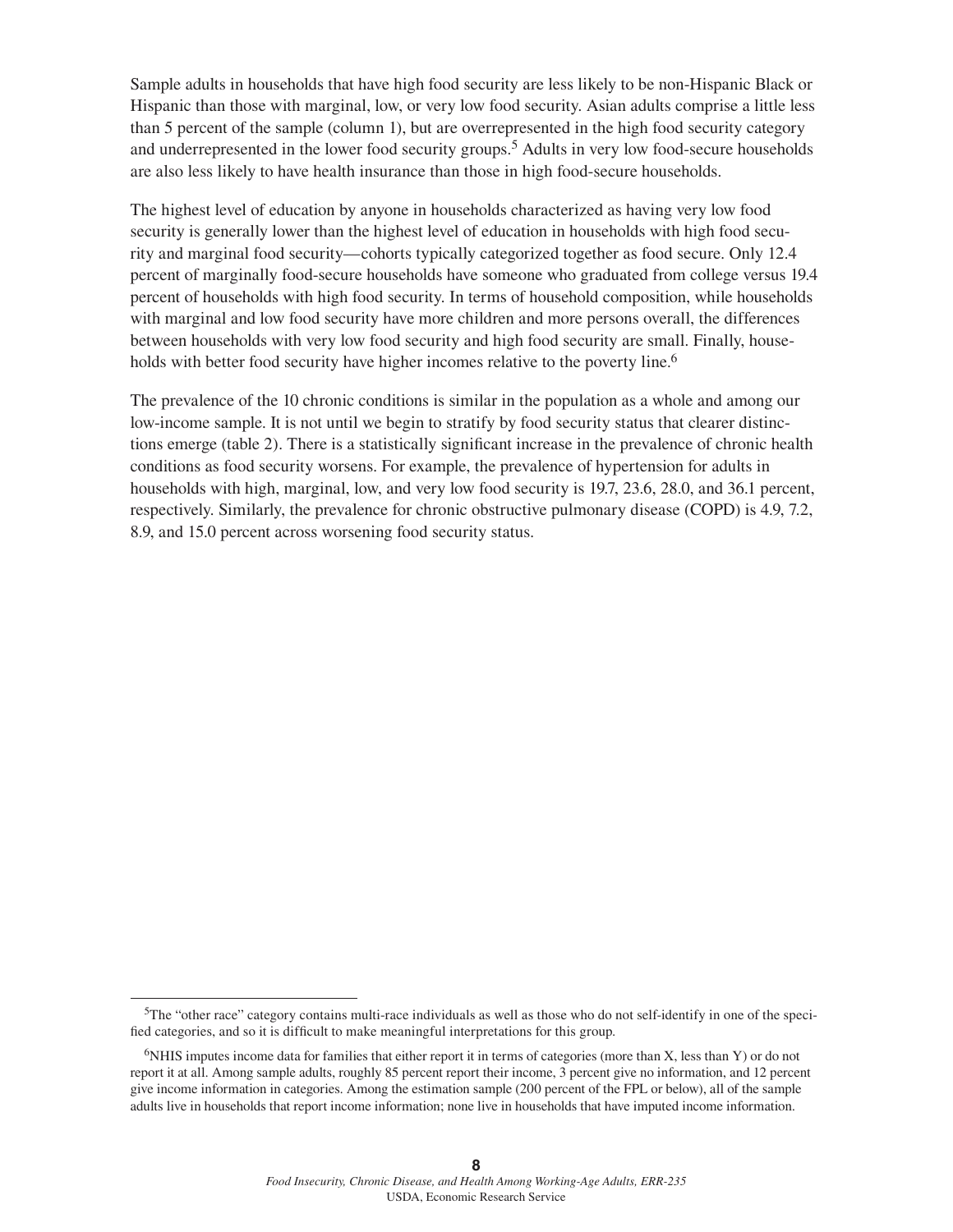|                  |            |            |         |          | Food security status |          |
|------------------|------------|------------|---------|----------|----------------------|----------|
| Condition        | Population | < 200% FPL | High    | Marginal | Low                  | Very low |
| Hypertension     | 0.229      | 0.237      | 0.197   | 0.236    | 0.280                | 0.361    |
|                  | (0.002)    | (0.003)    | (0.004) | (0.008)  | (0.008)              | (0.009)  |
| <b>CHD</b>       | 0.022      | 0.029      | 0.020   | 0.029    | 0.037                | 0.056    |
|                  | (0.001)    | (0.001)    | (0.001) | (0.003)  | (0.003)              | (0.005)  |
| <b>Hepatitis</b> | 0.025      | 0.031      | 0.026   | 0.028    | 0.038                | 0.050    |
|                  | (0.001)    | (0.001)    | (0.001) | (0.003)  | (0.003)              | (0.004)  |
| <b>Stroke</b>    | 0.015      | 0.024      | 0.016   | 0.020    | 0.034                | 0.050    |
|                  | (0.000)    | (0.001)    | (0.001) | (0.002)  | (0.003)              | (0.004)  |
| Cancer           | 0.049      | 0.039      | 0.033   | 0.038    | 0.047                | 0.058    |
|                  | (0.001)    | (0.001)    | (0.002) | (0.004)  | (0.003)              | (0.004)  |
| Asthma           | 0.077      | 0.095      | 0.074   | 0.096    | 0.115                | 0.165    |
|                  | (0.001)    | (0.002)    | (0.002) | (0.005)  | (0.006)              | (0.006)  |
| <b>Diabetes</b>  | 0.067      | 0.086      | 0.068   | 0.087    | 0.111                | 0.140    |
|                  | (0.001)    | (0.002)    | (0.002) | (0.005)  | (0.005)              | (0.006)  |
| Arthritis        | 0.167      | 0.175      | 0.135   | 0.172    | 0.216                | 0.300    |
|                  | (0.002)    | (0.003)    | (0.003) | (0.007)  | (0.007)              | (0.008)  |
| <b>COPD</b>      | 0.047      | 0.072      | 0.049   | 0.072    | 0.089                | 0.150    |
|                  | (0.001)    | (0.002)    | (0.002) | (0.005)  | (0.005)              | (0.007)  |
| Kidney disease   | 0.012      | 0.021      | 0.013   | 0.020    | 0.026                | 0.050    |
|                  | (0.000)    | (0.001)    | (0.001) | (0.002)  | (0.002)              | (0.004)  |
| $\mathsf{N}$     | 129,580†   | 41,854     | 23,799  | 5,967    | 6,286                | 5,802    |

Table 2 **Proportion of adults with chronic illnesses**

 $CHD =$  coronary heart disease;  $COPD =$  chronic obstructive pulmonary disease. N = number of unweighted observations. Standard errors in parentheses. All estimates account for complex survey design. For each condition, all pairwise differences between adults in households with respective levels of food insecurity are significant at  $p = .10.†$  Estimates for the full adult sample applied all exclusions outlined in the text except for the exclusion based on income/poverty ratio. Source: USDA, Economic Research Service calculations using National Health Interview Survey data, 2011-2015.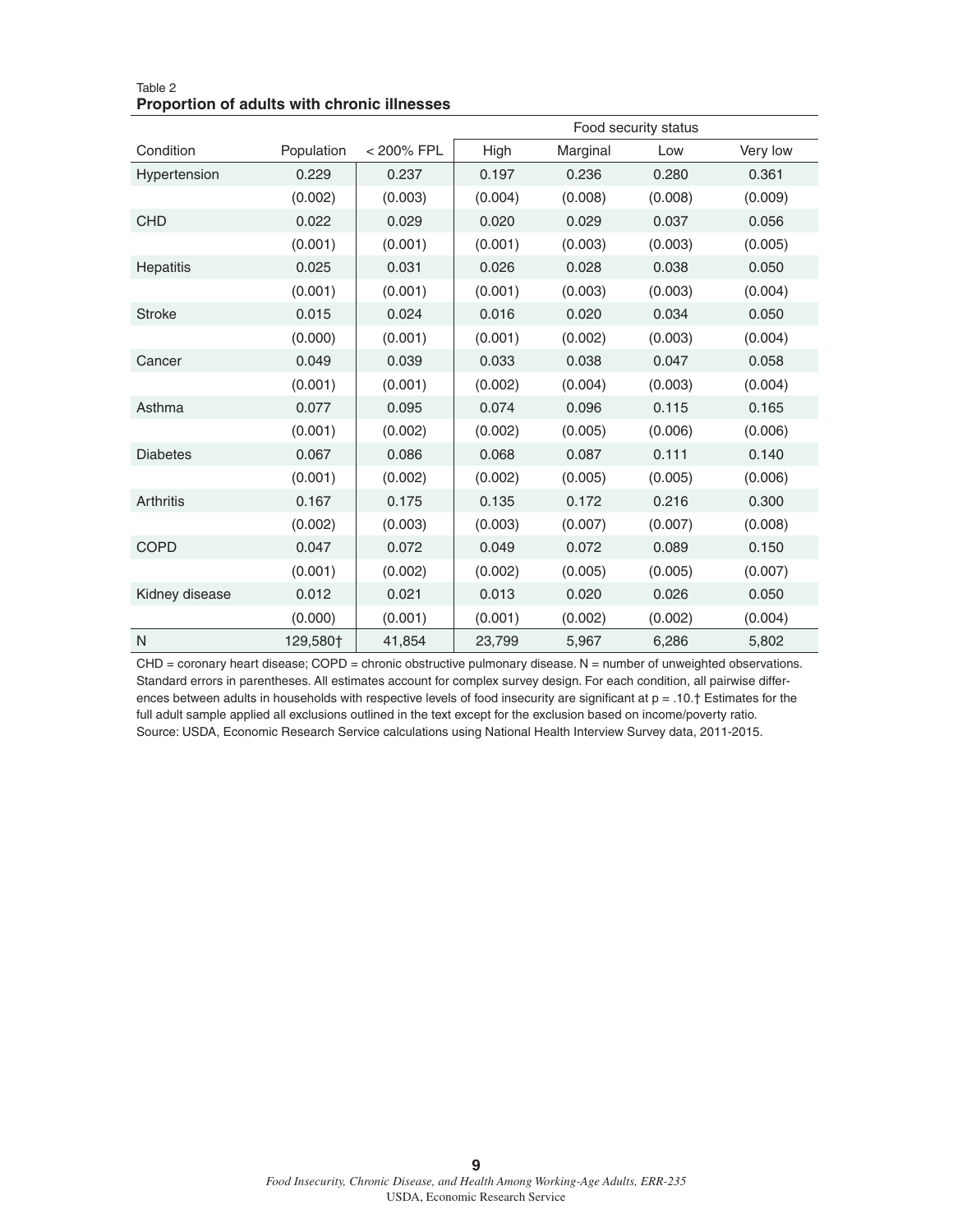## **Methods**

We estimate logistic regressions to determine the conditional association of food insecurity with each of the chronic conditions examined (tables 3 and 4). We also estimate a logistic regression of the conditional association of food insecurity with the presence of any chronic condition (table 6, column 1). In very general terms, these models belong to a latent variable framework, where

$$
y_i^* = x_i \beta + \varepsilon_i
$$

expresses the relationship between an unobserved latent variable, *y*\*, and the observed regressors *x*, which include food security status. The latent variable represents the propensity to have one of the conditions in question, or any of the conditions in question, depending on the specification. The variable we observe, *y*, takes a value of zero or one. We assume that ε has an extreme value distribution and that

$$
y_i^* = 1 \quad \text{if} \quad x_i \beta + \varepsilon_i > 0.
$$

This set of assumptions allows us to characterize the probability that we observe that  $y = 1$ :

$$
P(y=1) = P(y_i^*) > 0 = P(-x_i\beta < \varepsilon_i) = F(x_i\beta),
$$

where F is the extreme value (logistic) cumulative distribution function (CDF).

For estimates of the conditional association of food security status and self-assessed health, we used an ordered logistic regression, which also falls in the latent variable framework. However, our observed variable takes *k* values, 1,2,.. *k*. So,

$$
y_i = k \quad \text{if} \quad \mu_{k-1} \le x_i \beta < \mu_k \ ,
$$

where  $\mu_1...\mu_{k-1}$  are threshold parameters estimated by the model. The thresholds and other parameters characterize the probabilities as:

$$
P(y_i = k) = P(\mu_{k-1} < x_i \beta < \mu_k) = F(\mu_k - x_i \beta) - F(\mu_{k-1} - x_i \beta) \, ,
$$

where once again F is the extreme value CDF.

Finally, for specifications estimating the conditional association of food security status with the *number* of conditions (table 6, column 2), we use a negative binomial regression. This is a simple generalized linear model where it is assumed that the distribution of the outcome is very skewed for example, with a lot of zeros. The density for the count of affirmed conditions can be modeled as:

$$
h(Y_i | X_i, \alpha) = \frac{\Gamma(\alpha^{-1} + y_i)}{\Gamma(\alpha^{-1})\Gamma(y_i + 1)} \left(\frac{\alpha^{-1}}{\alpha^{-1} + \mu_i}\right)^{\alpha^{-1}} \left(\frac{\mu_i}{\alpha^{-1} + \mu_i}\right)^{y_i}
$$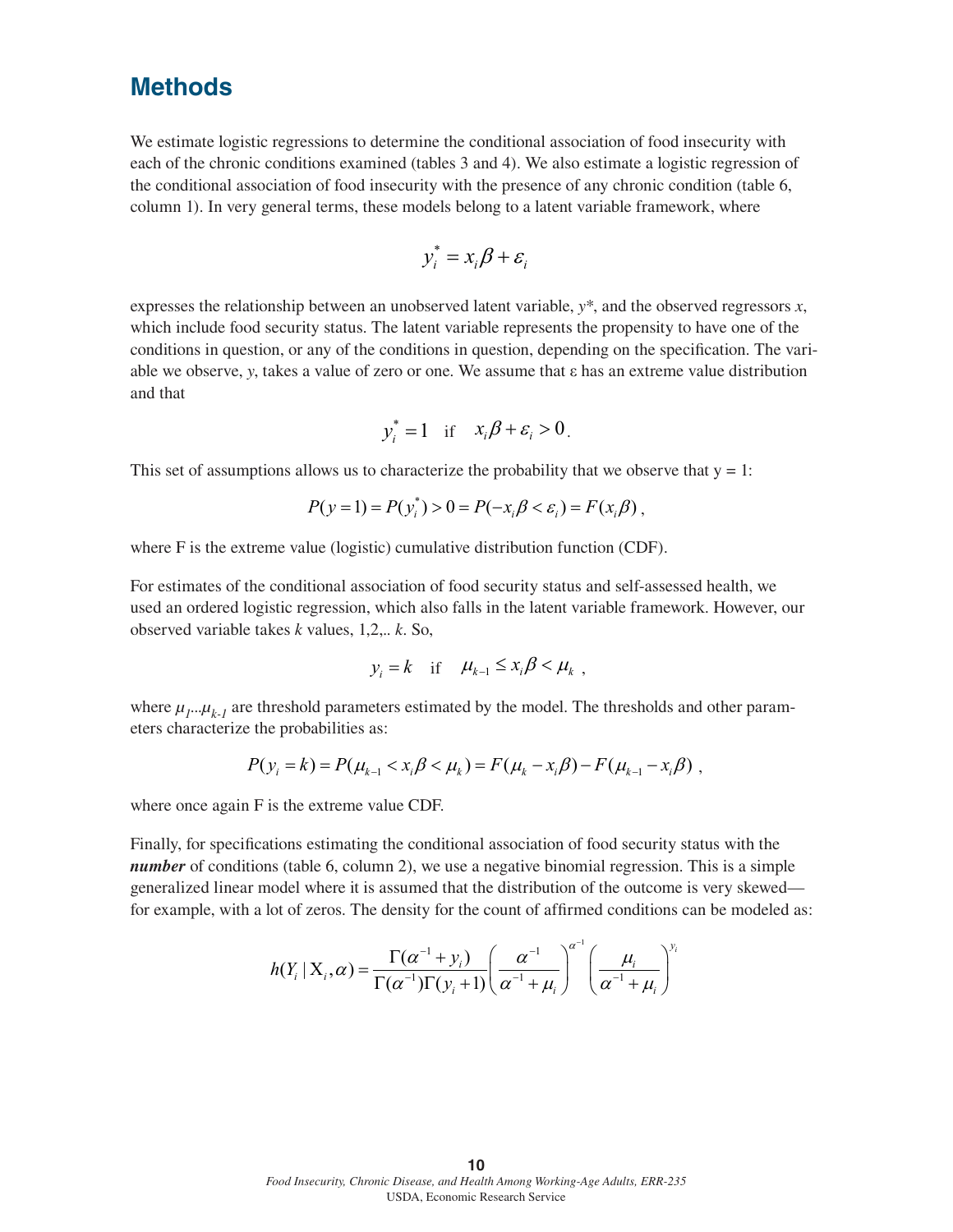Here,  $\alpha$  is a parameter that characterizes heterogeneity on the observation level;  $\mu_i = \exp(X_i \beta)$  with  $X_i$  $\beta$  defined as above, and  $\Gamma$  is the gamma function.<sup>7</sup>

For all of these models, we are most interested in marginal changes in the expected value of the outcome with a change in food security status. In all cases, although the specific calculations will differ based on the functional forms used, this change can be expressed as:

$$
E(y | FS = j) - E(y | FS = High),
$$

where  $j$  = Marginal, Low, or Very Low. Standard errors for these quantities are calculated by the delta method.<sup>8</sup>

<sup>7</sup>We modeled this count variable using poisson, negative binomial, and ordered probit models. Using Akaike Information Criterion (AIC) and Bayesian Information Criterion (BIC) criteria, the ordered probit was very weakly preferred to the negative binomial, but both were strongly preferred to the poisson. We present the results from the negative binomial to ease exposition of the marginal changes by food security status, but they are qualitatively the same as the ordered outcomes model. For more on the negative binomial model, see Cameron and Trivedi (2013).

<sup>&</sup>lt;sup>8</sup>We use Stata 14 for all of these calculations. We invoke the margins command to calculate marginal changes and standard errors. Both sets of calculations were checked by hand by deriving the quantities analytically and programming them independently of packaged routines.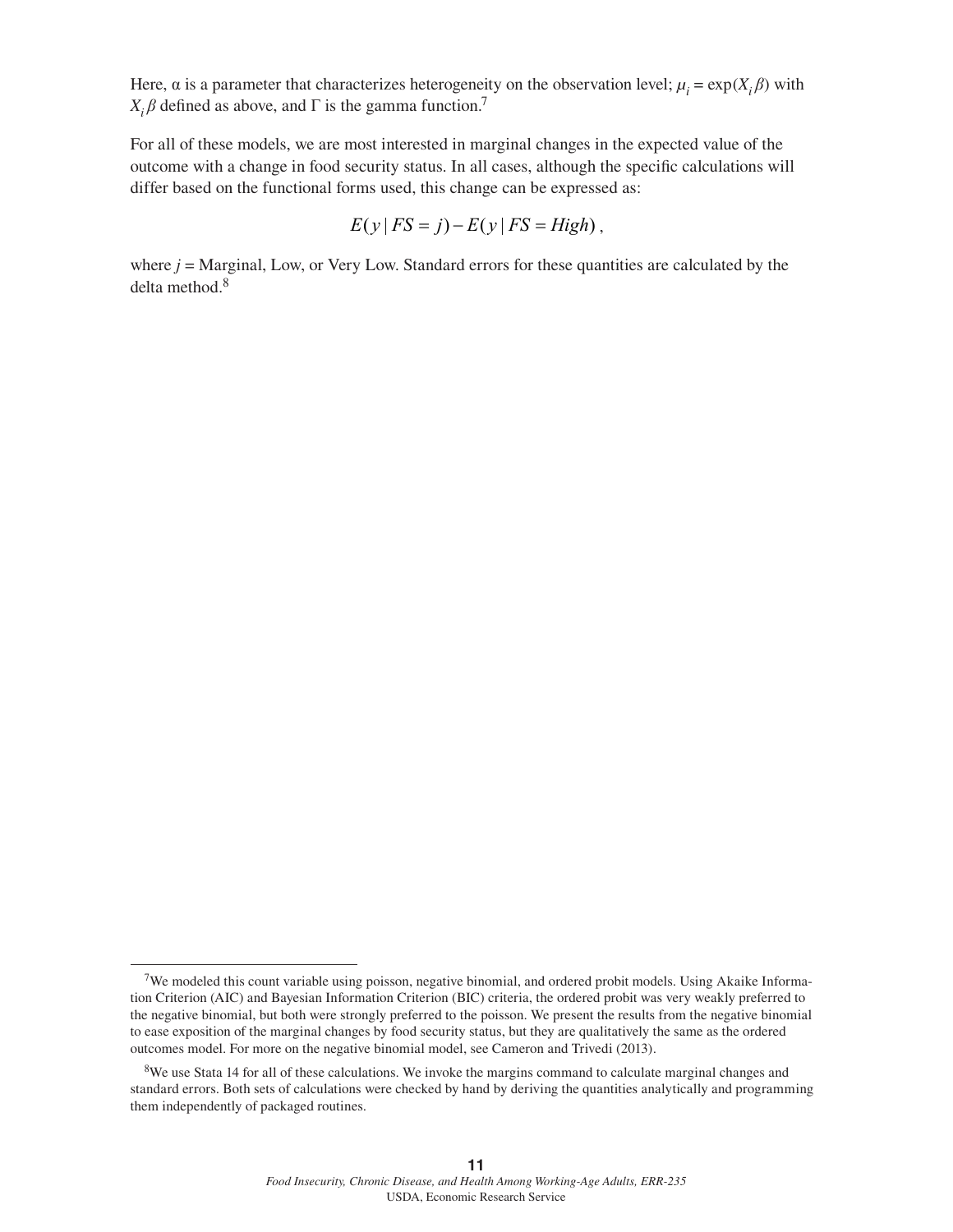## **Results**

## Individual Chronic Conditions

Table 3 shows the regression parameters for each of the 10 chronic health conditions using logistic regression. Because the logistic regression is nonlinear, the magnitudes of the coefficients are not informative about the size of marginal changes in the probability of illness associated with the variables in question. However, the signs of the coefficients and their significance do indicate if they were significant predictors of chronic illness: negative signs indicate that the variable (e.g., female, very low food security) reduces the probability of that condition, while positive signs indicate a marginal increase associated with that variable.<sup>9</sup> For the most part, marginal, low, and very low food security status are strongly associated with chronic disease, relative to high food security (the reference group). For each condition, as food insecurity worsens, the likelihood of having the condition increases. While marginal food security is not significantly more closely associated with hepatitis, stroke, or cancer, it is significantly associated with each of the other chronic diseases.

For sampled adults in these regressions (second panel from the top, table 3), age is positively (and predictably) associated with the probability of chronic illnesses.10 Women are less likely than men to report hypertension, CHD, and hepatitis, but more likely to report cancer, asthma, arthritis, and COPD. Marital status, for the most part, is not associated with chronic illness. Hispanic and Asian adults are less likely to have one of these chronic conditions, while non-Hispanic Black adults are more likely to report some conditions and less likely to report others, relative to Whites (the reference group). For example, non-Hispanic Blacks are less likely to report hepatitis, cancer, arthritis, and COPD than Whites, but more likely to report stroke or diabetes. Hispanics are less likely to report hypertension, CHD, stroke, cancer, asthma, arthritis, and COPD, and more likely to report diabetes than Whites. Asian adults are significantly less likely than Whites to report hypertension, CHD, cancer, asthma, arthritis, and COPD.

Persons who are employed are less likely to report chronic illness than those who are not employed. Persons who are insured are more likely to report these conditions, all else being equal. Although this result seems counterintuitive (having health insurance is associated with higher income), it reflects the higher probability that low-income people with health insurance will visit the doctor and thus receive a diagnosis. It also suggests that what is being measured in the negative correlation of employment with chronic illness is related to unobserved characteristics associated with attachment to the labor market.

Adults in households that include a college graduate are less likely to report chronic health conditions than adults in households with no high school graduate: particularly significant in this regard are the associations with hypertension, CHD, stroke, diabetes, arthritis, COPD, and kidney disease (table 3, last panel). Also of note, adults in households with more children are more likely to report cancer, and less likely to report asthma, diabetes, COPD, and kidney disease.

<sup>9</sup>A more rigorous statement about the relationship between these coefficients and the marginal changes in probability would be the following: although it is true that there is no linear mapping of the size of the coefficients to the size of the marginal changes in probability, larger coefficients generally mean larger effects.

 $10$ Results are the same whether we include age as a continuous or categorical measure with three or four categories.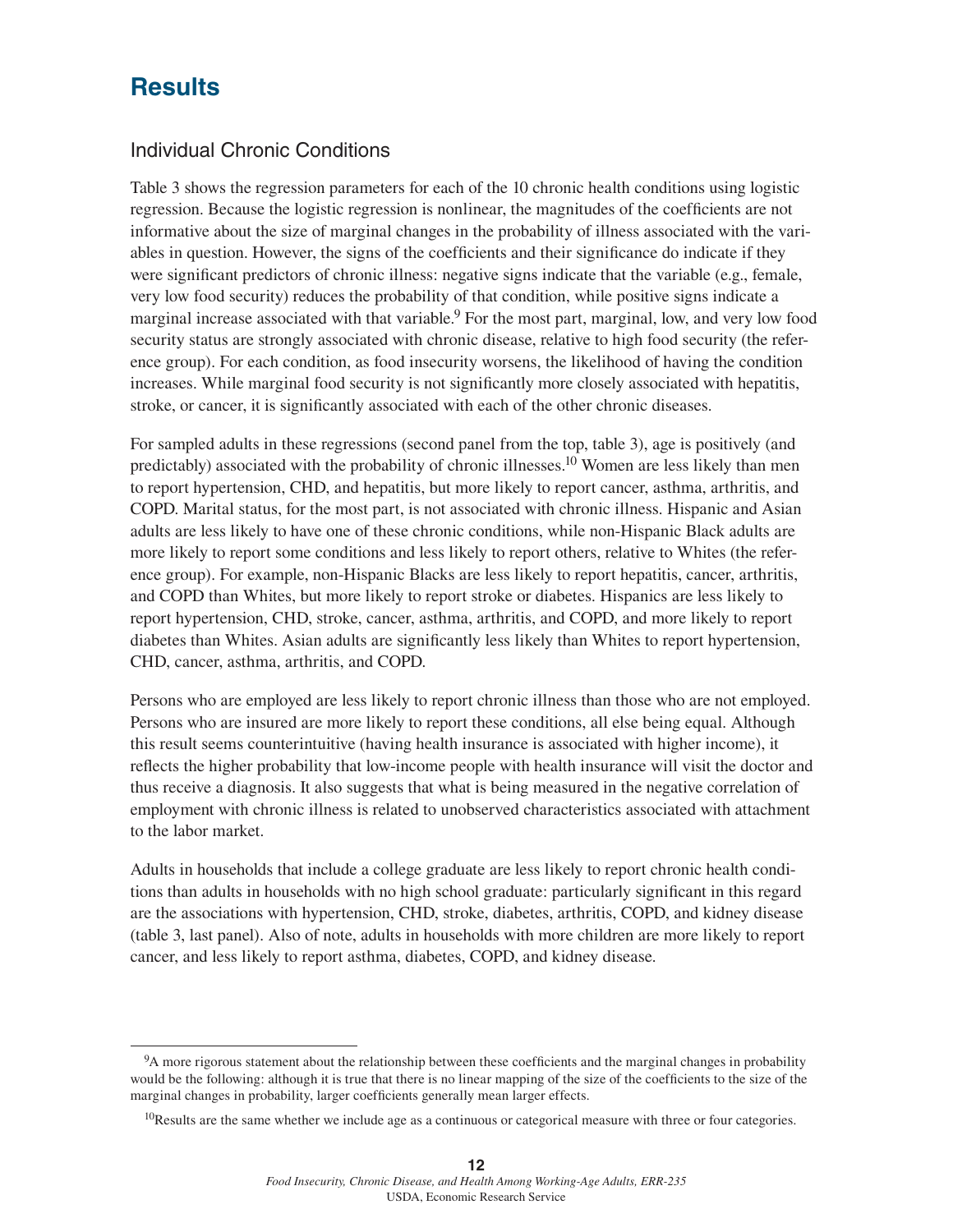#### Table 3 **Regression parameters, logistic regression for probability of chronic illness**

|                                       | Hyper-               |             |                  |               |                                 |             |                 |             |             |             |
|---------------------------------------|----------------------|-------------|------------------|---------------|---------------------------------|-------------|-----------------|-------------|-------------|-------------|
| Variable                              | tension              | CHD         | <b>Hepatitis</b> | <b>Stroke</b> | Cancer                          | Asthma      | <b>Diabetes</b> | Arthritis   | <b>COPD</b> | Kidney      |
|                                       | Food security status |             |                  |               |                                 |             |                 |             |             |             |
| Marginal food security                | $0.229***$           | $0.353***$  | 0.107            | 0.185         | 0.170                           | 0.288***    | $0.250***$      | $0.339***$  | $0.405***$  | 0.384***    |
|                                       | (0.052)              | (0.115)     | (0.110)          | (0.138)       | (0.119)                         | (0.067)     | (0.073)         | (0.060)     | (0.080)     | (0.133)     |
| Low food security                     | $0.345***$           | $0.433***$  | $0.305***$       | $0.520***$    | $0.295***$                      | $0.431***$  | $0.363***$      | $0.500***$  | $0.491***$  | $0.496***$  |
|                                       | (0.048)              | (0.116)     | (0.103)          | (0.104)       | (0.084)                         | (0.067)     | (0.068)         | (0.056)     | (0.075)     | (0.118)     |
| Very low food security                | $0.641***$           | $0.761***$  | $0.508***$       | $0.784***$    | $0.339***$                      | $0.734***$  | $0.575***$      | $0.850***$  | 0.945***    | $1.050***$  |
|                                       | (0.048)              | (0.122)     | (0.101)          | (0.105)       | (0.080)                         | (0.058)     | (0.064)         | (0.052)     | (0.066)     | (0.117)     |
|                                       |                      |             |                  |               | Characteristics of sample adult |             |                 |             |             |             |
| Age                                   | $0.074***$           | $0.089***$  | $0.051***$       | $0.076***$    | $0.060***$                      | $0.004**$   | $0.077***$      | $0.075***$  | $0.045***$  | $0.044***$  |
|                                       | (0.001)              | (0.004)     | (0.003)          | (0.004)       | (0.003)                         | (0.002)     | (0.002)         | (0.002)     | (0.002)     | (0.004)     |
| Female                                | $-0.132***$          | $-0.574***$ | $-0.275***$      | $-0.090$      | $0.539***$                      | $0.580***$  | $-0.073$        | $0.408***$  | $0.318***$  | 0.075       |
|                                       | (0.037)              | (0.082)     | (0.070)          | (0.084)       | (0.070)                         | (0.045)     | (0.048)         | (0.041)     | (0.054)     | (0.090)     |
| Employed                              | $-0.471***$          | $-0.912***$ | $-0.307***$      | $-1.118***$   | $-0.514***$                     | $-0.431***$ | $-0.557***$     | $-0.592***$ | $-0.551***$ | $-1.079***$ |
|                                       | (0.036)              | (0.111)     | (0.085)          | (0.109)       | (0.073)                         | (0.050)     | (0.053)         | (0.042)     | (0.065)     | (0.107)     |
| Married                               | $0.091**$            | 0.070       | $-0.205**$       | 0.166         | 0.020                           | $-0.152***$ | $0.105*$        | 0.042       | $-0.102$    | 0.089       |
|                                       | (0.044)              | (0.103)     | (0.102)          | (0.106)       | (0.090)                         | (0.057)     | (0.056)         | (0.048)     | (0.075)     | (0.119)     |
| <b>Black</b>                          | $0.504***$           | $-0.057$    | $-0.473***$      | $0.371***$    | $-0.983***$                     | $-0.037$    | $0.325***$      | $-0.393***$ | $-0.499***$ | 0.085       |
|                                       | (0.044)              | (0.095)     | (0.100)          | (0.087)       | (0.101)                         | (0.059)     | (0.063)         | (0.052)     | (0.065)     | (0.101)     |
| Hispanic                              | $-0.302***$          | $-0.329***$ | 0.007            | $-0.179$      | $-0.824***$                     | $-0.528***$ | $0.280***$      | $-0.985***$ | $-1.071***$ | 0.160       |
|                                       | (0.048)              | (0.121)     | (0.106)          | (0.122)       | (0.112)                         | (0.067)     | (0.068)         | (0.058)     | (0.088)     | (0.101)     |
| Asian                                 | $-0.483***$          | $-0.580***$ | 0.118            | $-0.497*$     | $-1.332***$                     | $-0.841***$ | $-0.012$        | $-1.239***$ | $-1.247***$ | $-0.136$    |
|                                       | (0.090)              | (0.214)     | (0.184)          | (0.282)       | (0.301)                         | (0.148)     | (0.115)         | (0.126)     | (0.168)     | (0.246)     |
| Other race                            | $0.195*$             | $-0.014$    | 0.323            | $0.531**$     | $-0.195$                        | $0.266**$   | $0.240*$        | $-0.099$    | $-0.064$    | 0.289       |
|                                       | (0.102)              | (0.191)     | (0.200)          | (0.227)       | (0.155)                         | (0.119)     | (0.129)         | (0.121)     | (0.141)     | (0.217)     |
| Has insurance                         | $0.430***$           | $0.491***$  | $0.216**$        | $0.797***$    | $0.428***$                      | $0.519***$  | $0.619***$      | $0.574***$  | $0.527***$  | $0.580***$  |
|                                       | (0.042)              | (0.121)     | (0.089)          | (0.104)       | (0.087)                         | (0.060)     | (0.058)         | (0.043)     | (0.084)     | (0.113)     |
|                                       |                      |             |                  |               | Characteristics of household    |             |                 |             |             |             |
| High school graduate                  | $-0.003$             | $-0.051$    | 0.106            | $-0.156$      | 0.102                           | $-0.015$    | $-0.082$        | 0.032       | $-0.029$    | $-0.332***$ |
|                                       | (0.046)              | (0.094)     | (0.107)          | (0.108)       | (0.093)                         | (0.068)     | (0.072)         | (0.053)     | (0.069)     | (0.125)     |
| Some college                          | $-0.046$             | $-0.122$    | 0.049            | $-0.048$      | 0.127                           | 0.019       | $-0.147**$      | $0.117**$   | $-0.129*$   | $-0.099$    |
|                                       | (0.048)              | (0.097)     | (0.102)          | (0.103)       | (0.101)                         | (0.069)     | (0.072)         | (0.053)     | (0.078)     | (0.115)     |
| College graduate                      | $-0.312***$          | $-0.296**$  | $-0.026$         | $-0.410***$   | 0.001                           | 0.001       | $-0.473***$     | $-0.266***$ | $-0.539***$ | $-0.447**$  |
|                                       | (0.061)              | (0.150)     | (0.132)          | (0.151)       | (0.123)                         | (0.090)     | (0.089)         | (0.075)     | (0.103)     | (0.183)     |
| Number of children                    | $-0.016$             | $-0.000$    | $-0.040$         | 0.000         | $0.198***$                      | $-0.135***$ | $-0.083**$      | 0.031       | $-0.194***$ | $-0.150*$   |
|                                       | (0.025)              | (0.091)     | (0.071)          | (0.073)       | (0.074)                         | (0.040)     | (0.039)         | (0.038)     | (0.049)     | (0.082)     |
| Family size                           | $-0.008$             | $-0.000$    | 0.016            | $-0.070$      | $-0.205***$                     | 0.040       | $0.078***$      | $-0.031$    | $0.115***$  | 0.049       |
|                                       | (0.019)              | (0.062)     | (0.061)          | (0.052)       | (0.056)                         | (0.031)     | (0.030)         | (0.028)     | (0.039)     | (0.071)     |
| Household income-to-<br>poverty ratio | 0.006                | $-0.097$    | $-0.088$         | $-0.176**$    | 0.005                           | $-0.149***$ | $-0.029$        | $-0.038$    | $-0.191***$ | $-0.140$    |
|                                       | (0.036)              | (0.085)     | (0.084)          | (0.078)       | (0.071)                         | (0.046)     | (0.048)         | (0.039)     | (0.058)     | (0.096)     |
| Constant                              | $-4.348***$          | $-7.371***$ | $-5.362***$      | $-7.234***$   | $-5.715***$                     | $-2.806***$ | $-6.299***$     | $-4.886***$ | $-4.687***$ | $-5.847***$ |
|                                       | (0.098)              | (0.308)     | (0.245)          | (0.277)       | (0.209)                         | (0.126)     | (0.164)         | (0.119)     | (0.159)     | (0.252)     |
| N                                     | 41,854               |             |                  |               |                                 |             |                 |             |             |             |

Notes: Parameters from logistic regressions for individual conditions. Standard errors in parentheses. Coefficients on year dummies not shown. All models account for complex survey design.\*p<.1, \*\*p<.05,\*\*\*p<.01.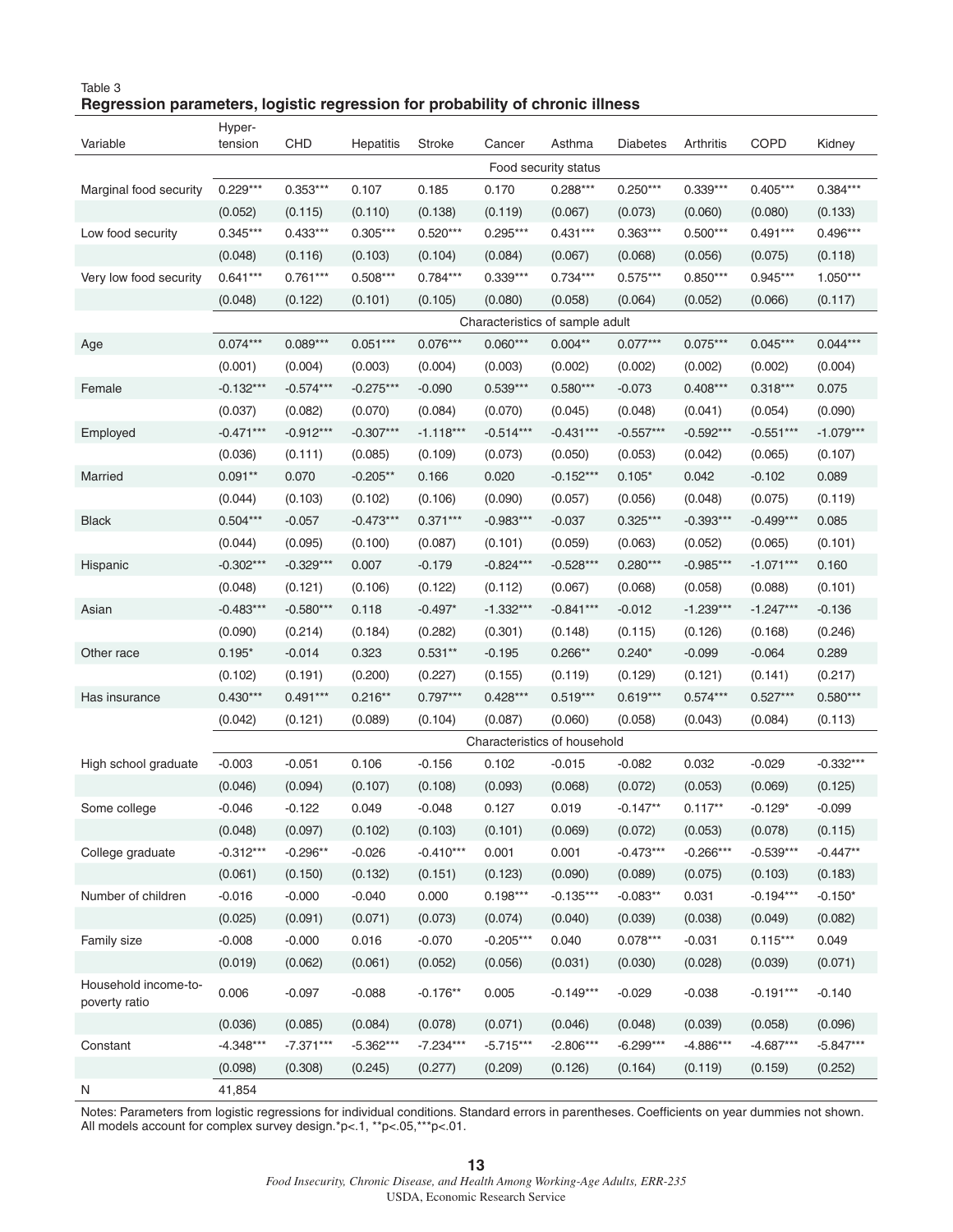The marginal increases in the probability of each chronic illness for each level of food security are shown in table 4. These are increases in the probability of each illness, relative to those in high foodsecure households. For each condition, the increase associated with marginal, low, and very low food security is shown in the marked rows, and the prevalence among those with high food security is shown in the last row marked "Prevalence"). For hypertension, CHD, asthma, diabetes, arthritis, COPD, and kidney disease, adults in households with marginal, low, and very low food security have increased risk of chronic illness relative to those in high food-secure households. For hepatitis, stroke, and cancer, adults in households with low and very low food security have increased risk of chronic illness.

The magnitude of changes in the risk of disease associated with food security may seem small. However, when compared to the prevalence of chronic disease among those with high food security, the food security-related changes in the occurrence of these diseases begin to look decidedly larger. For example, the results for changes in hypertension associated with marginal food security suggest an increase of about 21 percent  $(.035/.168 = .208)$ ; for conditions such as COPD and asthma, the associated increase (with marginal food security) is at or over 100 percent of prevalence among adults in high food-secure households (COPD: .017/.011 = 1.54; asthma: .017/.012 = 1.41). For diabetes, the increase in occurrence with marginal food security is roughly 60 percent (.017/.028).

However, for adults in households with very low food security, the relative probability of chronic disease increases dramatically. For example, the increased risk of hypertension associated with very low food security is roughly 66 percent of prevalence (relative to high food-secure households); for asthma and COPD, the risk of occurrence increases roughly 400 percent. Very low food security is also associated with an increase of over 100 percent in the prevalence of arthritis and diabetes, compared with adults from high food-secure households.

The predicted percent of low-income working-age adults that have a chronic illness is shown in figures 1 and 2. Figure 1 shows the five chronic conditions with the highest prevalence rates, while figure 2 shows the five chronic conditions that are less common and have lower prevalence rates. These prevalence estimates are based on the quantities shown in table 4. Large differences in the prevalence of chronic conditions are apparent across the range of household food security. The prevalence of hypertension ranges from 16.8 percent for low-income adults in high food-secure households to 27.3 percent for low-income adults in households with very low food security (figure 1). While the overall prevalence of coronary heart disease is much lower than hypertension, the relative difference in prevalence by food security status is different. An estimated 0.3 percent of low-income working-age adults in high food-secure households had CHD versus 1.8 percent of adults in households with very low food security (figure 2).

While the differences in chronic disease between adults in households with marginal, low, and very low food security relative to those with high food security are large, adults in each of these different kinds of households differ **from each other** in the prevalence of chronic illness. Table 5 shows significance tests for differences between adults in households with marginal, low, and very low food security for each of the health outcomes. The three rightmost columns in the table show comparisons between adults in marginal and low, marginal and very low, and low and very low food-secure households, respectively. For each condition listed, the first line in the panel shows the value of the F-test statistic for the equivalence of the estimates, and the second row shows the p-value of the test statistic.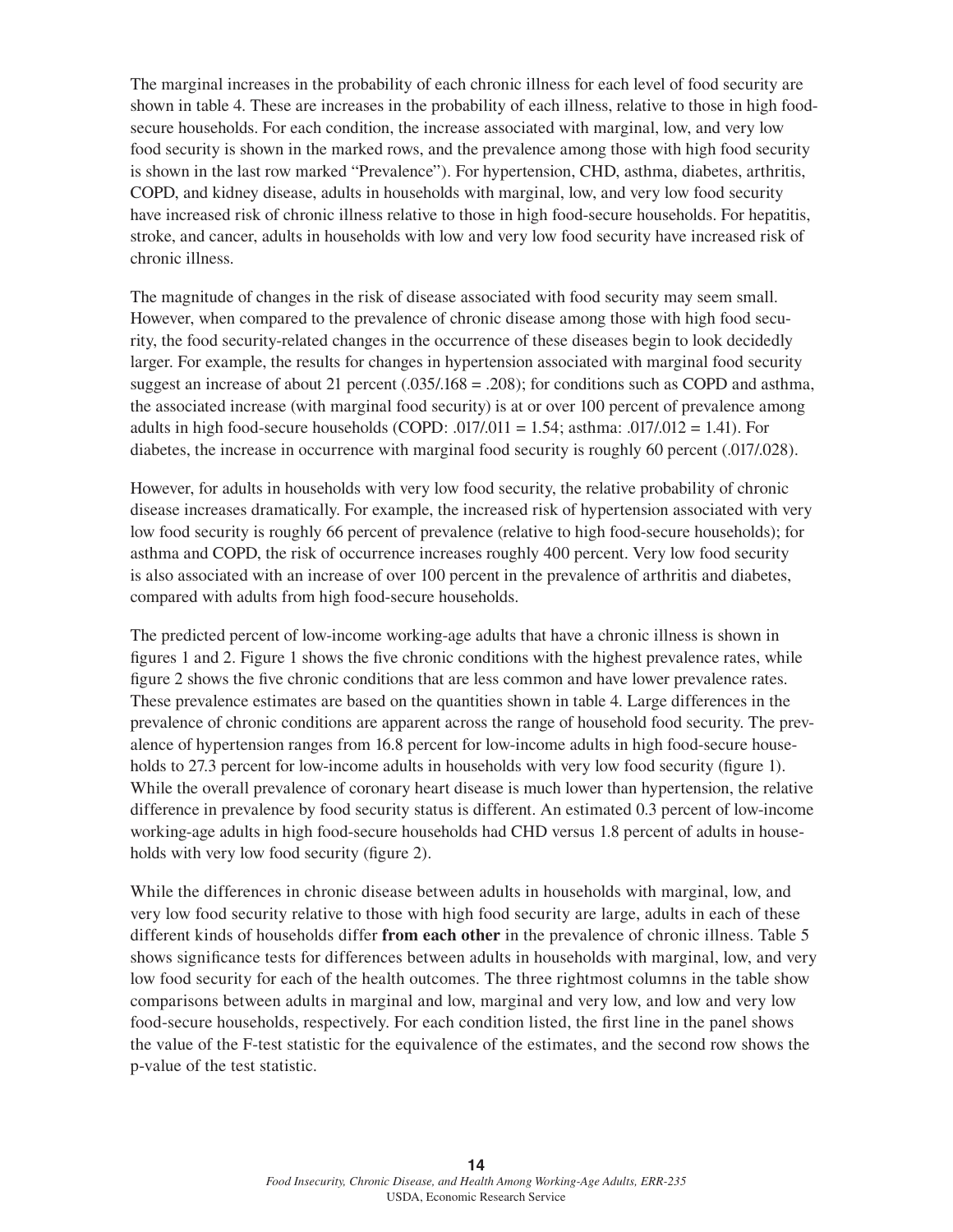#### Figure 1 **Predicted prevalence of more common chronic diseases by food security status, adults in low-income households**



#### COPD = chronic obstructive pulmonary disease.

Source: USDA, Economic Research Service calculations using National Health Interview Survey data 2011-2015. Predicted prevalence estimates are adjusted for: survey year indicators, age, gender, employment, marital status, race/ethnicity, insurance status, highest education of any adult in household, number of children, family size, and household incometo-poverty ratio. Sample includes working-age adults in households at or below 200 percent of the Federal poverty line.

#### Figure 2

### **Predicted prevalence of less common chronic diseases by food security status, adults in low-income households**



CHD = coronary heart disease.

Source: USDA, Economic Research Service calculations using National Health Interview Survey data 2011-2015. Predicted prevalence estimates are adjusted for: survey year indicators, age, gender, employment, marital status, race/ethnicity, insurance status, highest education of any adult in household, number of children, family size, and household incometo-poverty ratio. Sample includes working-age adults in households at or below 200 percent of the Federal poverty line.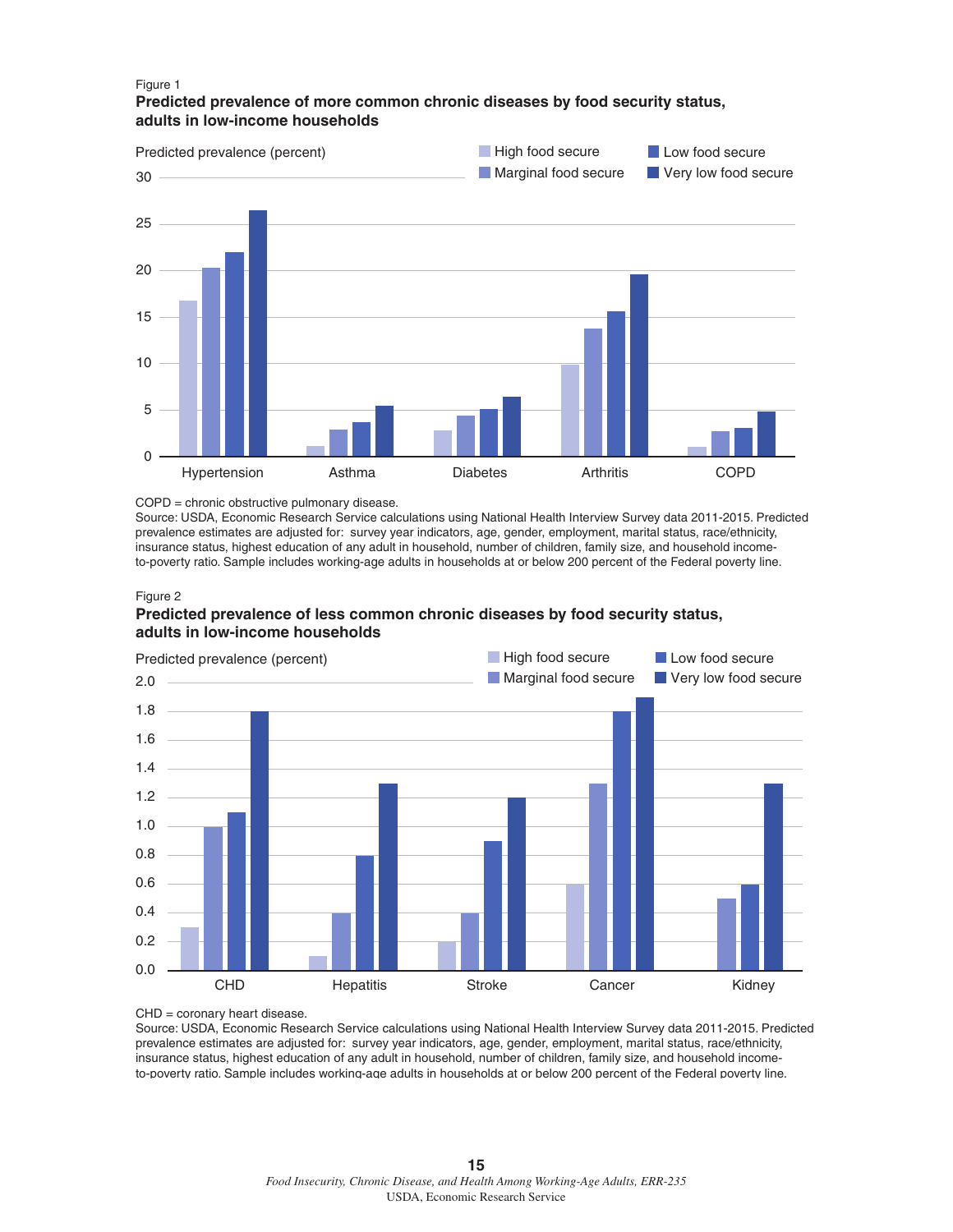|            | Hyper-     |            | Hepa-      |               |            | Asth-      | Diabe-     | Arthri-    |             |            |
|------------|------------|------------|------------|---------------|------------|------------|------------|------------|-------------|------------|
|            | tension    | <b>CHD</b> | titis      | <b>Stroke</b> | Cancer     | ma         | tes        | tis        | <b>COPD</b> | Kidney     |
| Marginal   | $0.035***$ | $0.007**$  | 0.003      | 0.002         | 0.007      | $0.017***$ | $0.017***$ | $0.040***$ | $0.017***$  | $0.004**$  |
|            | (0.008)    | (0.003)    | (0.003)    | (0.002)       | (0.005)    | (0.005)    | (0.005)    | (0.008)    | (0.004)     | (0.002)    |
| Low        | $0.054***$ | $0.009***$ | $0.008**$  | $0.007***$    | $0.013***$ | $0.027***$ | $0.025***$ | $0.061***$ | $0.021***$  | $0.006***$ |
|            | (0.008)    | (0.003)    | (0.003)    | (0.002)       | (0.004)    | (0.005)    | (0.005)    | (0.008)    | (0.004)     | (0.002)    |
| Very low   | $0.105***$ | $0.018***$ | $0.014***$ | $0.013***$    | $0.015***$ | $0.052***$ | $0.043***$ | $0.112***$ | $0.049***$  | $0.017***$ |
|            | (0.009)    | (0.005)    | (0.004)    | (0.003)       | (0.005)    | (0.006)    | (0.006)    | (0.009)    | (0.006)     | (0.004)    |
| Prevalence | 0.168      | 0.003      | 0.001      | 0.002         | 0.006      | 0.012      | 0.028      | 0.099      | 0.011       | 0.000      |
| N          | 41.854     |            |            |               |            |            |            |            |             |            |

Table 4 **Predicted increases in risk of chronic disease by household food security status**

Source: USDA, Economic Research Service calculations using National Health Interview Survey data 2011-2015. Regressions also include survey year indicators, age, gender, employment, marital status, race/ethnicity, insurance status, highest education of any adult in household, number of children, family size, smoking indicator, body mass index and household income-to-poverty ratio. Sample includes working-age adults in households at or below 200% of the Federal poverty level. Standard errors in parenthesis, calculated by the delta method. N = unweighted observations. \*p<.1, \*\*p<.05,\*\*\*p<.01.

Tests for differences between marginal and low food security show significant differences (p<.10) for hypertension, stroke, asthma, and arthritis (table 5). Tests for differences between adults in households with marginal and very low food security are significant for all conditions; the same is true for differences between households with low and very low food security. These differences indicate that detailed food security status provides more nuanced information about the prevalence of chronic health conditions across working-age low-income households. By comparison, the incometo-poverty ratio (table 3) is predictive for only 3 of the 10 chronic health conditions examined.<sup>11</sup>

| . <del>.</del> |         |              |                   |              |  |
|----------------|---------|--------------|-------------------|--------------|--|
|                |         | Marginal-Low | Marginal-Very low | Low-Very low |  |
| Hypertension   | Test    | 3.277        | 37.990            | 28.742       |  |
|                | p-value | (0.071)      | (0.000)           | (0.000)      |  |
| <b>CHD</b>     | Test    | 0.318        | 8.330             | 6.360        |  |
|                | p-value | (0.573)      | (0.004)           | (0.012)      |  |
| Hepatitis      | Test    | 2.359        | 9.514             | 3.184        |  |
|                | p-value | (0.126)      | (0.002)           | (0.075)      |  |
| <b>Stroke</b>  | Test    | 4.972        | 17.396            | 4.769        |  |
|                | p-value | (0.027)      | (0.000)           | (0.030)      |  |
| Cancer         | Test    | 1.041        | 1.815             | 0.215        |  |
|                | p-value | (0.309)      | (0.179)           | (0.643)      |  |
| Asthma         | Test    | 3.157        | 37,030            | 17.015       |  |
|                | p-value | (0.077)      | (0.000)           | (0.000)      |  |

#### Table 5 **Significance tests of differences between marginal, low, and very low food security status in regression models** *- continued*

#### *continued*

<sup>&</sup>lt;sup>11</sup>We estimated all of the regressions with body mass index and smoking indicators included. While each of these is significant for some of the conditions, their inclusion does not affect the marginal changes significantly or the gradient of food insecurity with respect to health.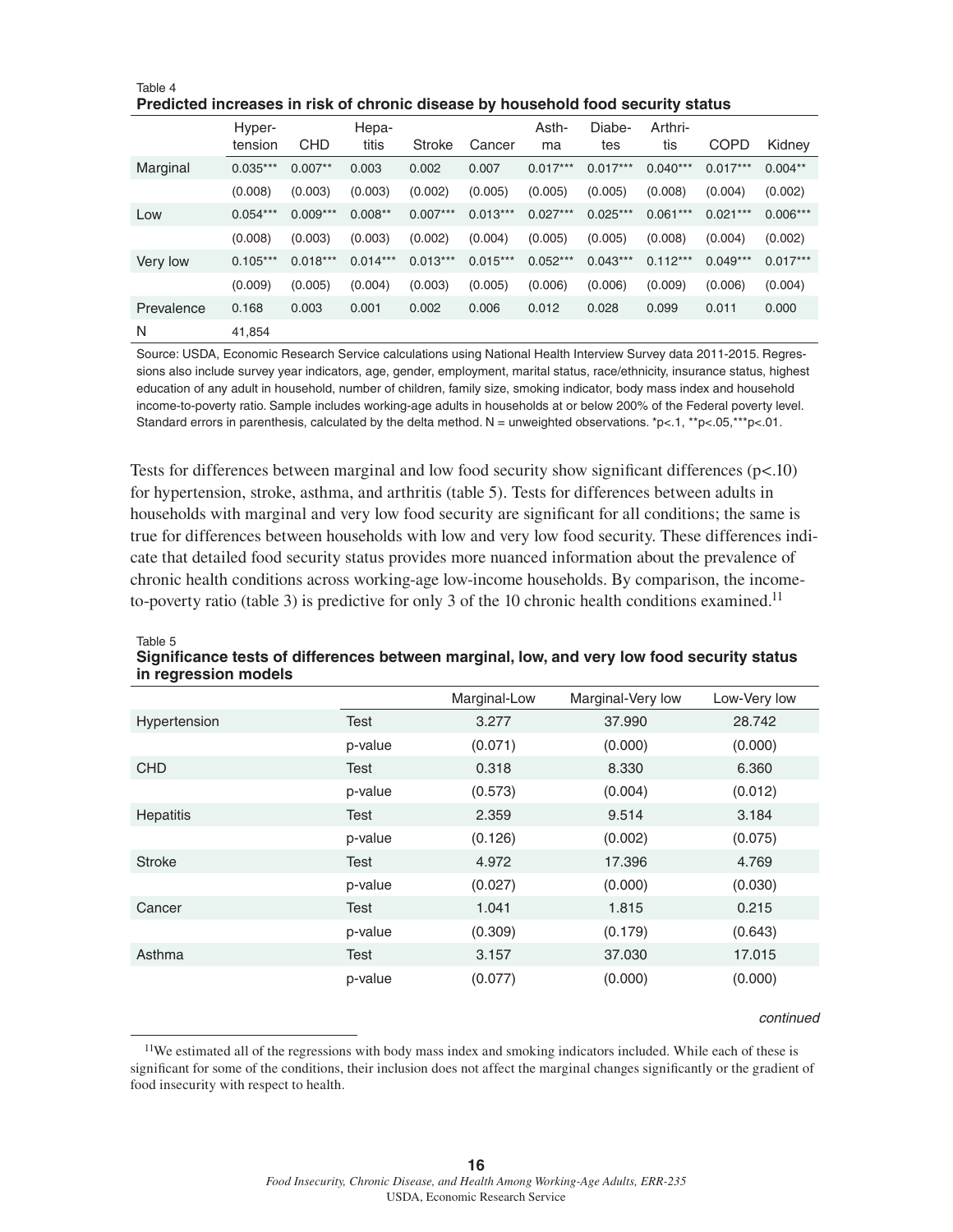#### Table 5

**Significance tests of differences between marginal, low, and very low food security status in regression models** *- continued*

|                      |         | Marginal-Low | Marginal-Very low | Low-Very low |
|----------------------|---------|--------------|-------------------|--------------|
| <b>Diabetes</b>      | Test    | 1.892        | 14.235            | 7.531        |
|                      | p-value | (0.170)      | (0.000)           | (0.006)      |
| Arthritis            | Test    | 6.289        | 58.454            | 31.141       |
|                      | p-value | (0.013)      | (0.000)           | (0.000)      |
| <b>COPD</b>          | Test    | 0.748        | 41.505            | 26,605       |
|                      | p-value | (0.388)      | (0.000)           | (0.000)      |
| Kidney disease       | Test    | 0.552        | 22.084            | 19.108       |
|                      | p-value | (0.458)      | (0.000)           | (0.000)      |
| Number of conditions | Test    | 12.605       | 131.459           | 78,088       |
|                      | p-value | (0.000)      | (0.000)           | (0.000)      |
| Self-assessed health | Test    | 44.554       | 299.620           | 88.771       |
|                      | p-value | (0.000)      | (0.000)           | (0.000)      |

Source: USDA, Economic Research Service calculations using National Health Interview Survey data 2011-2015. All regressions include year indicators, age, gender, employment, marital status, race/ethnicity, insurance status, highest education of any adult in household, number of children, family size, and household income-to-poverty ratio. P-values of tests in parenthesis.

## Any Chronic Illness, Self-Assessed Health, and Number of Chronic Illnesses

Table 6 and figure 3 show the marginal increase in the probability of any chronic illness associated with food insecurity (first column)<sup>12</sup> and the associations of food security with the number of chronic conditions reported (above the number reported by adults in highly food-secure households). As for individual chronic conditions (table 5), these results confirm that food insecurity has a strong association with increased risk of any chronic condition and with the number of chronic conditions reported. The increased risks of any chronic condition associated with marginal, low, and very low food security are 90-200 percent of the baseline probability for adults in high food-secure households. Marginal, low, and very low food security are also associated with increases in the expected number of conditions. These marginal changes are not only different from baseline prevalence (high food-secure adults) or the mean, but they are statistically different from each other as well (table 5).

As in most health surveys, the NHIS poses the question, "How good would you say your health is …" in terms of a 5-point scale: excellent, very good, good, fair, or poor. For all levels of food insecurity, the probability of reporting excellent health is much lower than for adults in high food-secure households, while the probabilities of reporting good, fair, or poor health are higher (table 7).<sup>13</sup> Test statistics from table 5 indicate that differences in self-assessed health between adults in marginal and low, marginal and very low, and low and very low food-secure households are all statistically significant.

 $12$ Parameter estimates for the regressions discussed in this section are shown in Appendix Table 1. We also estimated models that adjust for the correlation between responses for a given person, such as those discussed in DeBoeck and Wilson (2004) and Skrondal and Rabe-Hesketh (2004). The intuition conveyed by these model results is the same as presented here: there is a steep food security gradient in health outcomes.

 $13$ Test statistics from table 5 indicate that differences in self-assessed health between adults in marginal and low, marginal and very low, and low and very low food secure households are all statistically significant.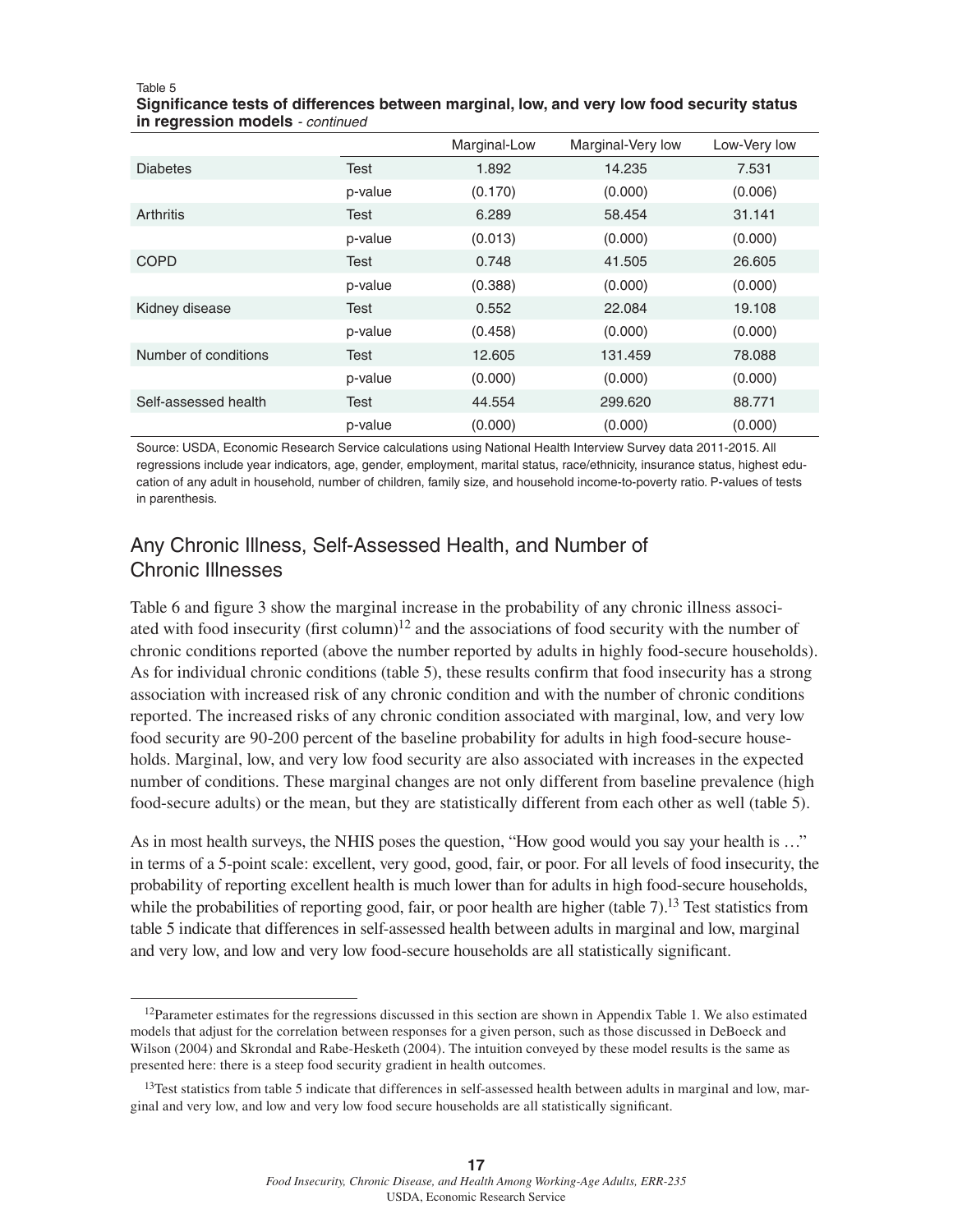#### Table 6

#### **Marginal changes in chronic health conditions associated with food security status**

| Food security status  | Any chronic condition | Number of conditions |
|-----------------------|-----------------------|----------------------|
| Marginal              | $0.053***$            | $0.204***$           |
|                       | (0.009)               | (0.031)              |
| Low                   | $0.088***$            | $0.329***$           |
|                       | (0.009)               | (0.031)              |
| Very Low              | $0.142***$            | $0.620***$           |
|                       | (0.010)               | (0.045)              |
| High: Prevalence/mean | 0.378                 | 1.139                |
| N                     | 41,854                |                      |

Source: USDA, Economic Research Service calculations using National Health Interview Survey data 2011-2015. Regressions also include year indicators, age, gender, employment, marital status, race/ethnicity, insurance status, highest education of any adult in household, number of children, family size, and household income-to-poverty ratio. Sample includes working-age adults in households at or below 200% of the Federal poverty level. Standard errors in parenthesis, calculated by the delta method. N = unweighted observations. \*p<.1, \*\*p<.05, \*\*\*p<.01.





Source: USDA, Economic Research Service calculations using National Health Interview Survey data 2011-2015. Predicted prevalence estimates are adjusted for: survey year indicators, age, gender, employment, marital status, race/ethnicity, insurance status, highest education of any adult in household, number of children, family size, and household incometo-poverty ratio. Sample includes working-age adults in households at or below 200 percent of the Federal poverty line.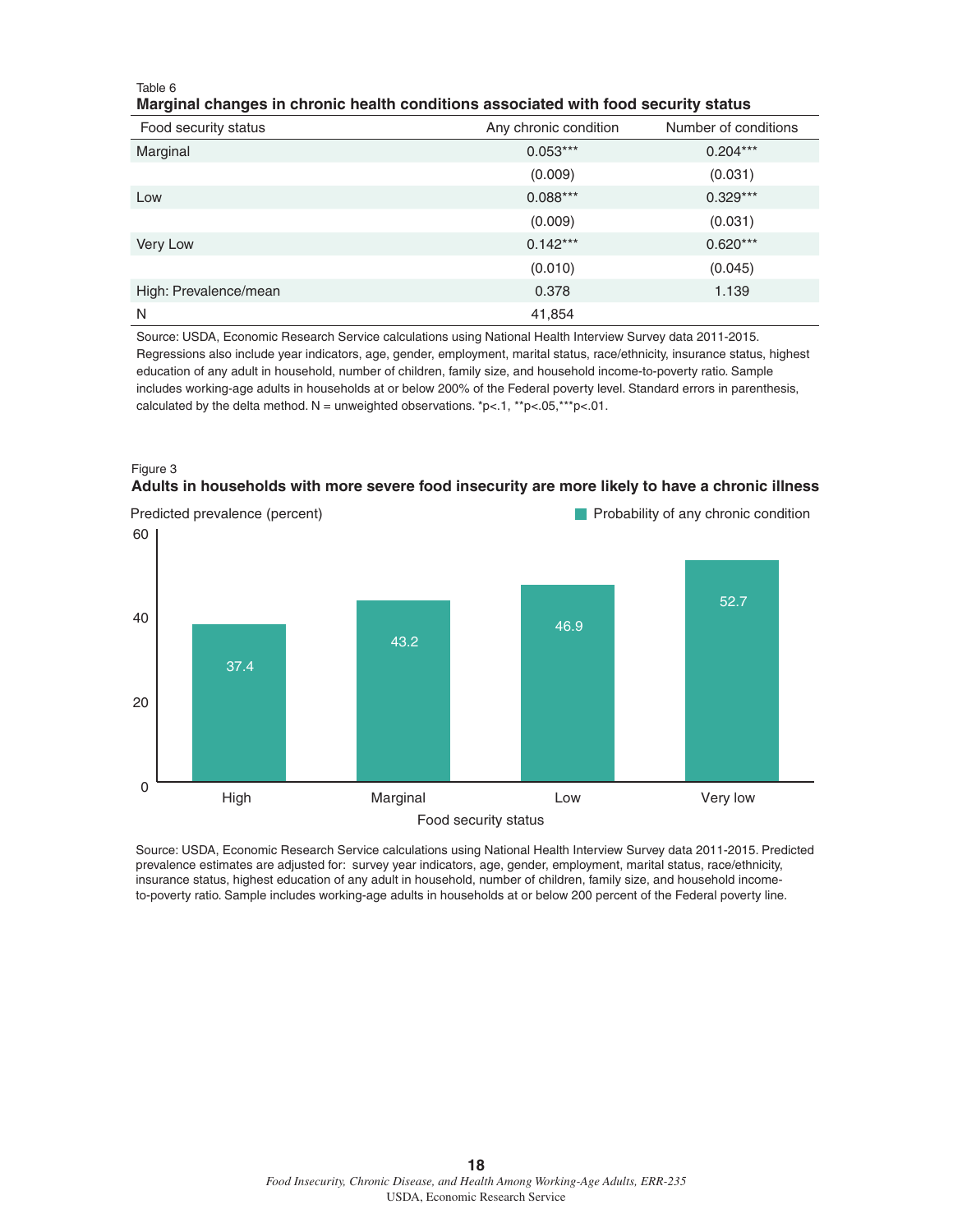| ັ<br>ັ<br>Self-assessed health | Food security status |             |             |  |
|--------------------------------|----------------------|-------------|-------------|--|
|                                | Marginal             | Low         | Very low    |  |
| Excellent                      | $-0.091***$          | $-0.137***$ | $-0.199***$ |  |
|                                | (0.006)              | (0.006)     | (0.007)     |  |
| Very Good                      | $-0.006**$           | $-0.018***$ | $-0.047***$ |  |
|                                | (0.003)              | (0.005)     | (0.007)     |  |
| Good                           | $0.047***$           | $0.070***$  | $0.095***$  |  |
|                                | (0.003)              | (0.003)     | (0.003)     |  |
| Fair                           | $0.037***$           | $0.062***$  | $0.106***$  |  |
|                                | (0.003)              | (0.004)     | (0.005)     |  |
| Poor                           | $0.013***$           | $0.023***$  | $0.045***$  |  |
|                                | (0.001)              | (0.002)     | (0.003)     |  |
| N                              | 41,854               |             |             |  |

#### Table 7 **Marginal changes in self-assessed health associated with food security status**

Source: USDA, Economic Research Service calculations using National Health Interview Survey data 2011-2015. Regressions also include year indicators, age, gender, employment, marital status, race/ethnicity, insurance status, highest education of any adult in household, number of children, family size, and household income-to-poverty ratio. Sample includes working-age adults in households at or below 200% of the Federal poverty level. Standard errors in parenthesis, calculated by the delta method. N = unweighted observations.  $p<0.1$ ,  $p<0.05$ , \*\*\*p<.01.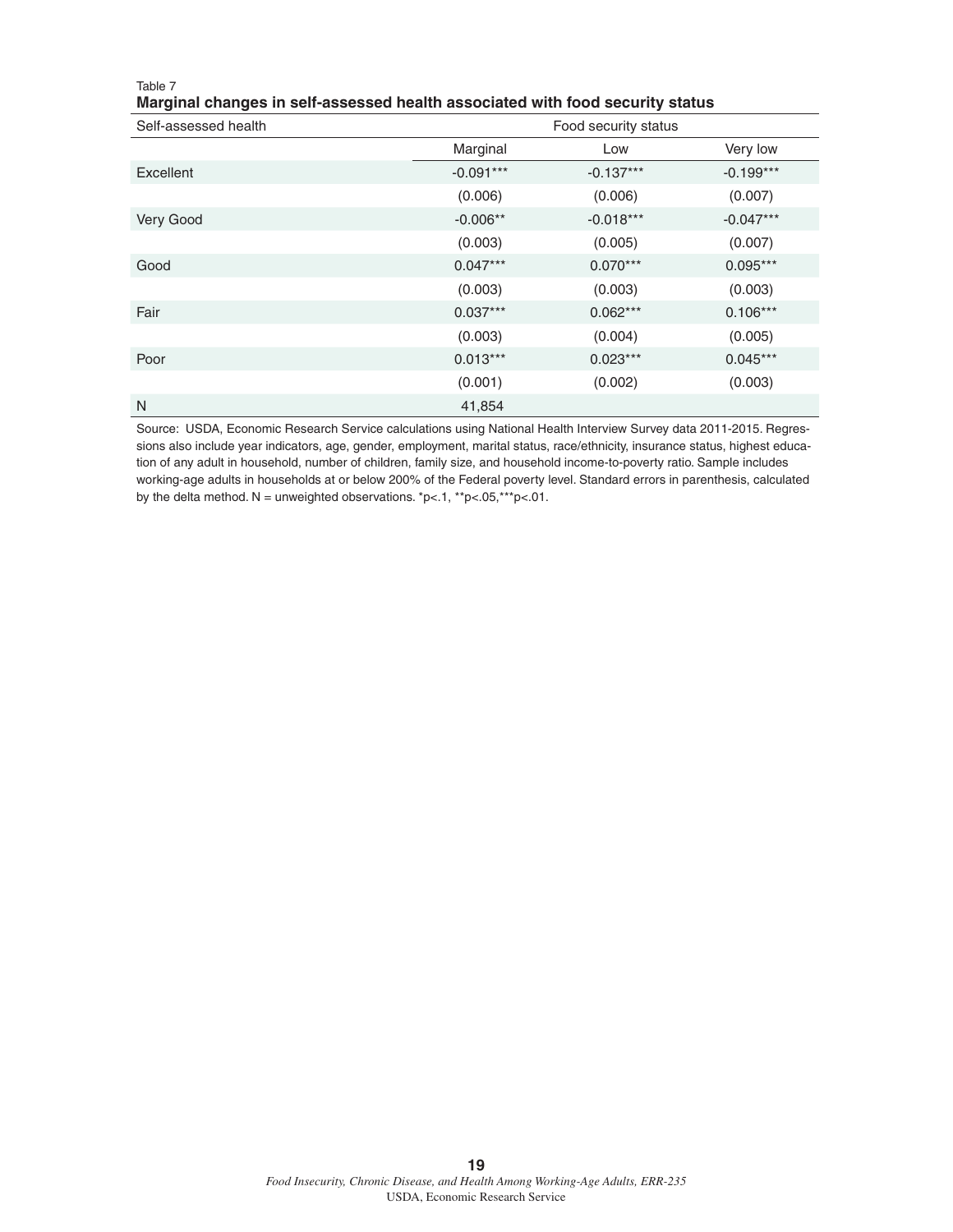## **Conclusion**

This report documents the strong correlation between food security status and chronic health conditions among working-age adults living at or below 200 percent of the Federal poverty line. The goal of this analysis is not simply to understand how 10 chronic diseases relate to food insecurity, but to understand how health itself (including self-assessed health) relates to food security and to document the empirical association of food insecurity with health outcomes.

In general, lower food security is associated with higher probability of each of the chronic diseases examined—hypertension, coronary heart disease (CHD), hepatitis, stroke, cancer, asthma, diabetes, arthritis, chronic obstructive pulmonary disease (COPD), and kidney disease. Food security status is also strongly related to the likelihood of chronic disease in general, to the number of chronic conditions reported, and to self-assessed health. Moreover, differences between adults in households with marginal, low, and very low food security are very often statistically significant, which suggests that looking at the entire range of food security is important for understanding chronic illness and potential economic hardship. Indeed, food security status is more strongly predictive of chronic illness in some cases even than income. Income is significantly associated with only 3 of the 10 chronic diseases hepatitis, arthritis, and COPD—while food insecurity is significantly associated with all 10.

The magnitude of the higher probabilities of chronic illness associated with food insecurity is striking. Even for adults in marginally food-secure households—which are normally classified as food secure and typically endure relatively mild food hardships—the associated increases in the probability of hypertension, diabetes, and COPD are 20, 59, and 158 percent, respectively, compared to the (baseline) prevalence of those diseases in low-income, high food-secure households. The gaps in relative health risks associated with low versus very low food security are even larger.

Understanding the associations between food insecurity and chronic illness is important not only for monetary reasons. Chronic diseases have short- and long-term effects on both quality of life and morbidity; food insecurity may be one of many factors contributing to the impact of these chronic conditions on low-income adults. For example, low or very low food insecurity could make it that much more difficult to live with cancer or diabetes, all other things being equal. The effort to understand these correlations is also an effort to understand the extra challenges faced by low-income adults with any degree of food insecurity.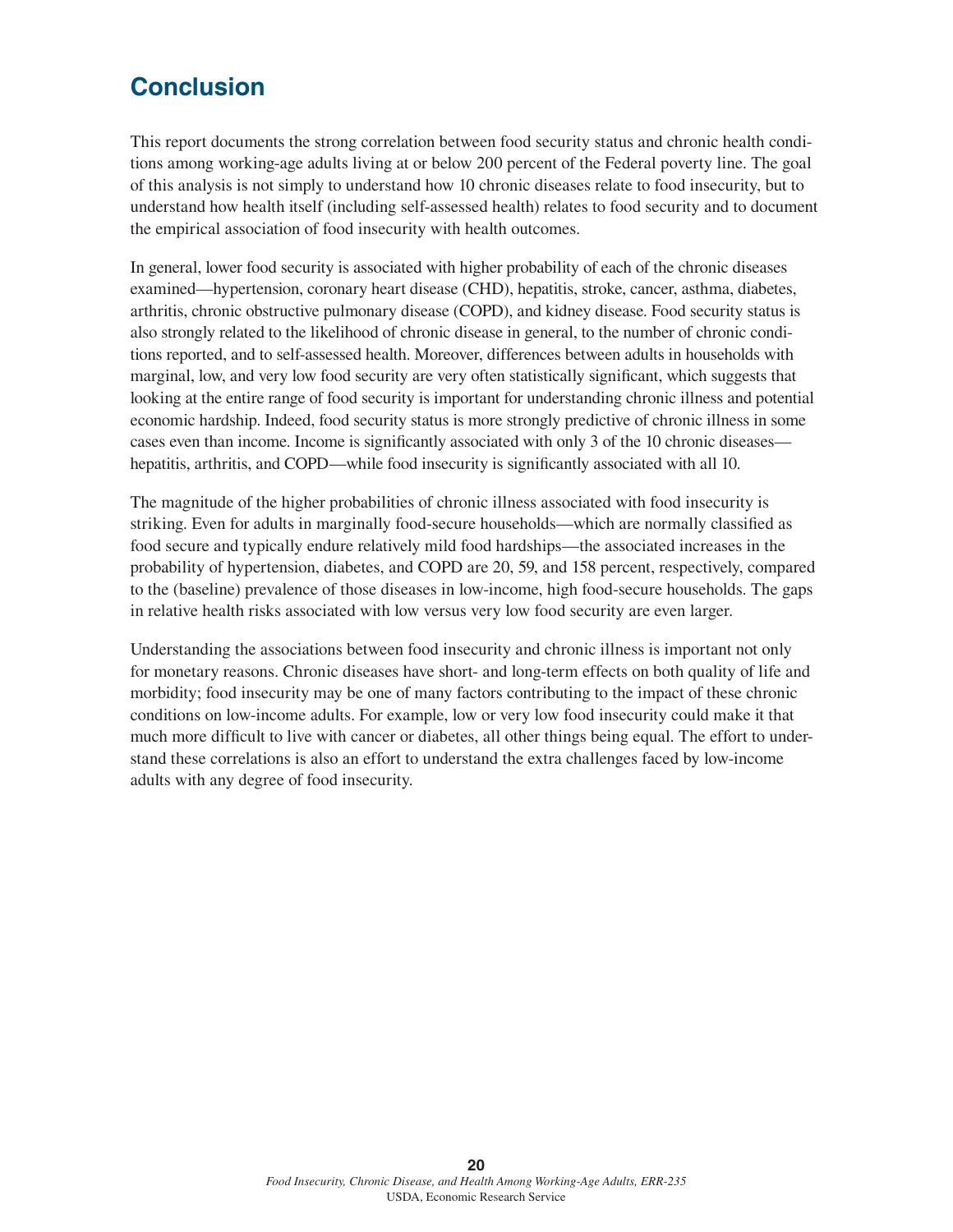## **References**

- Afulani, P., D. Herman, A. Coleman-Jensen, and G.G. Harrison. 2015. "Food Insecurity and Health Outcomes Among Older Adults: The Role of Cost-Related Medication Underuse," *Journal of Nutrition in Gerontology and Geriatrics* 34(3): 319-342. doi:10.1080/21551197.2015.1054575
- Bengle, R., S. Sinnett, T. Johnson, M.A. Johnson, A. Brown, and J.S. Lee. 2010. "Food Insecurity Is Associated with Cost-Related Medication Non-Adherence in Community-Dwelling, Low-Income Older Adults in Georgia," *Journal of Nutrition For the Elderly* 29(2): 170-191. doi:10.1080/01639361003772400
- Berkowitz, S.A., H.K. Seligman, and N.K. Choudhry. 2014. "Treat or Eat: Food Insecurity, Costrelated Medication Underuse, and Unmet Needs," *The American Journal of Medicine* 127(4): 303-310.e303. doi:http://dx.doi.org/10.1016/j.amjmed.2014.01.002
- Bhattacharya, J., J. Currie, and S. Haider. 2004. "Poverty, food insecurity, and nutritional outcomes in children and adults," *Journal of Health Economics* 23(4): 839-862.doi:10.1016/j. jhealeco.2003.12.008
- Bhattacharya, J., T. DeLeire, S. Haider, and J. Currie. 2003. "Heat or Eat? Cold-Weather Shocks and Nutrition in Poor American Families," *American Journal of Public Health* 93(7): 1149-1154.
- Cameron, A.C., and P.K. Trivedi. 2013. *Regression Analysis of Count Data*. New York: Cambridge UP.
- Centers for Disease Control and Prevention. 2008. "National Diabetes Fact Sheet: General Information and National Estimates on Diabetes in the United States." 2007.
- Coleman-Jensen, A., W. McFall, and M. Nord. 2013. *Food Insecurity in Households with Children*. EIB-113. U.S. Dept. of Agriculture, Economic Research Service.
- Coleman-Jensen, A., M. Rabbitt, C.A. Gregory, and A. Singh. 2015. *Household Food Security in the United States in 2014*. ERR-194, U.S. Department of Agriculture, Economic Research Service, Sept.
- Coleman-Jensen, A.J. 2009. "U.S. Food Insecurity Status: Toward a Refined Definition," *Social Indicators Research* 95(2): 215-230. doi:10.1007/s11205-009-9455-4
- De Boeck, P., and M. Wilson. 2004. *Explanatory Item Response Models: A Generalized Linear and Non-Linear Approach*. New York: Springer.
- Deaton, A. 2008. "Income, Health, and Well-Being Around the World: Evidence from the Gallup World Poll," *Jouranl of Economic Perspectives* 22(2): 53-72.
- Dorling, D. 2015. "The mother of underlying causes Economic ranking and health inequality," *Social Science & Medicine* 128: 327-330. doi:http://dx.doi.org/10.1016/j.socscimed.2015.01.008
- Gerteis, J., D. Izrael, D. Deitz, L. LeRoy, R. Ricciardi, T. Miller, and J. Basu. 2014. "Multiple chronic conditions chartbook." Rockville, MD: Agency for Healthcare Research and Quality (AHRQ) Publications.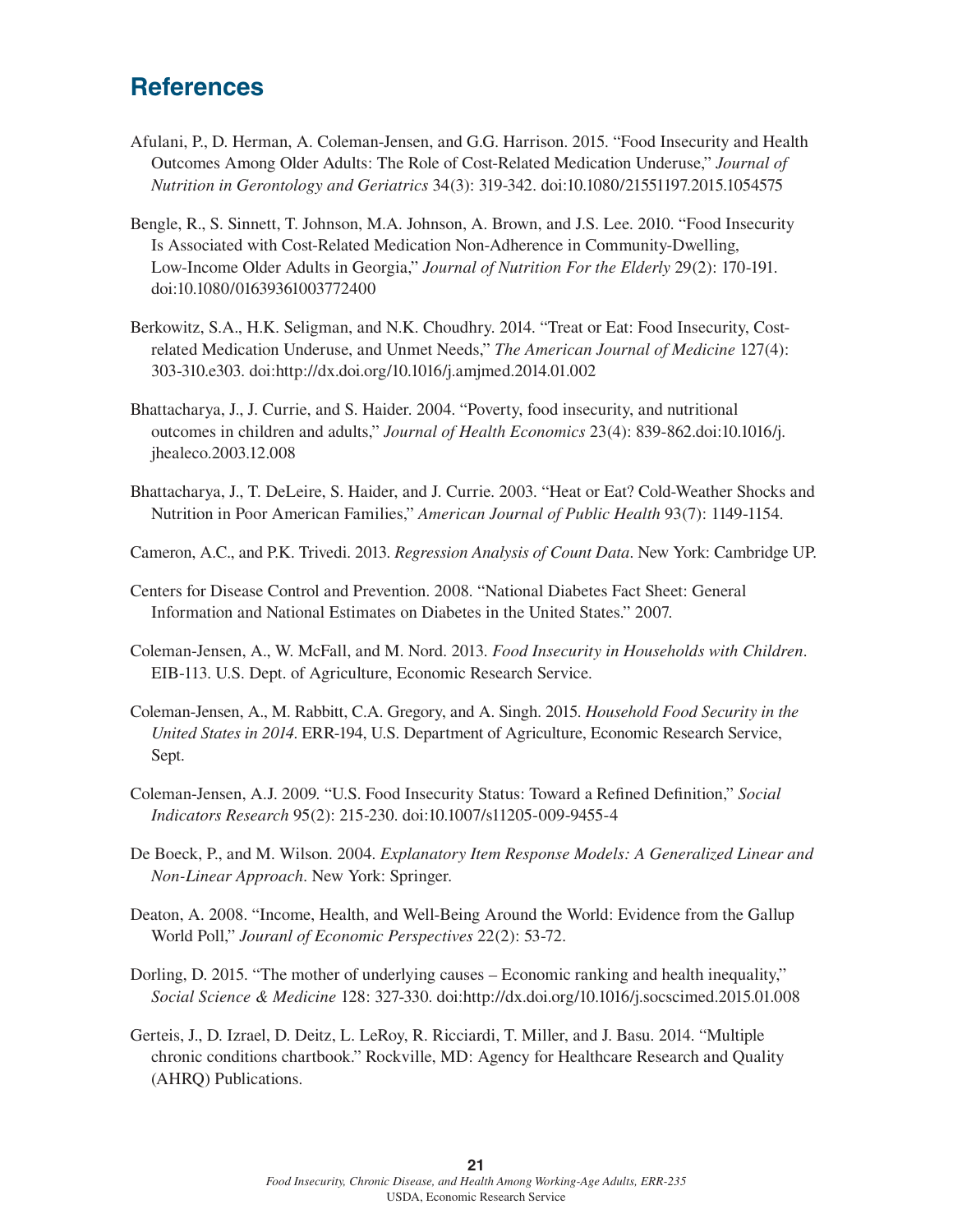- Goodman, R.A., S.F. Posner, E.S. Huang, A.K. Prekh, and H.K. Koh. 2013. *Defining and Measuring Chronic Conditions: Imperatives for Research, Policy, Program, and Practice*.
- Greene, William A., and David A. Hensher. 2010. *Modeling Ordered Choices*. Oxford: Cambridge.
- Gundersen, C., and B. Kreider. 2009. "Bounding the effects of food insecurity on children's health outcomes," *Journal of Health Economics* 28(5): 971-983. doi:10.1016/j.jhealeco.2009.06.012
- Gundersen, C., and J.P. Ziliak. 2015. "Food Insecurity And Health Outcomes," *Health Affairs* 34(11): 1830-1839. doi:10.1377/hlthaff.2015.0645
- Herman, D., P. Afulani, A. Coleman-Jensen, and G.G. Harrison. 2015. "Food Insecurity and Cost-Related Medication Underuse Among Nonelderly Adults in a Nationally Representative Sample," *American Journal of Public Health* 105(10): e48-e59. doi:10.2105/AJPH.2015.302712.
- Jyoti, D.F., E.A. Fongillo, and S.J. Jones. 2005. "Food Insecurity Affects School Children's Academic Performance, Weight Gain, and Social Skills," *Journal of Nutrition* 135: 2831-2839.
- Korn, Edward L., and Barry I. Graubard. 1999. *Analysis of Health Surveys*. New York: Wiley.
- Nord, M., A. Coleman-Jensen, and C.A. Gregory. 2014. *Prevalence of U.S. Food Insecurity Is Related to Changes in Unemployment, Inflation, and the Price of Food*. ERR-167, U.S. Department of Agriculture, Economic Research Service, June.
- Pagliara, A.S., R.H. Caplan, C.B. Gundersen, G.G. Wickus, and A.C. Elston, 3rd. 1983. "Peripheral resistance to thyroid hormone in a family: heterogeneity of clinical presentation," *Journal of Pediatrics* 103(2): 228-232.
- Pickett, K.E., and R.G. Wilkinson. 2015. "Income inequality and health: A causal review," *Social Science & Medicine* 128: 316-326. doi:http://dx.doi.org/10.1016/j.socscimed.2014.12.031
- Ryu, J.-H., and J. Bartfeld. 2012. "Household Food Insecurity During Childhood and Subsequent Health Status: The Early Childhood Longitudinal Study-Kindergarten Cohort," *American Journal of Public Health* 102(11): 50-55.
- Seligman, H.K., A.B. Bindman, E. Vittinghoff, A. Kanaya, and M. Kushel. 2010. "Food Insecurity is Associated with Diabetes Mellitus: Results from the National Health Examination and Nutrition Survey (NHANES) 1999-2002," *Journal of General Internal Medicine* 22(7): 1018-1023. doi:10.1007/s11606-007-0192-6
- Seligman, H.K., E.A. Jacobs, L. Andrea, U. Sarkar, J. Tschann, and A. Fernandez. 2011. "Food Insecurity and Hypoglycemia Among Safety Net Patients with Diabetes," *Archives of Internal Medicine* 171(13): 1204-1206. doi:10.1001/archinternmed.2011.287.
- Seligman, H.K., B.A. Laraia, and M.B. Kushel. 2010. "Food Insecurity Is Associated with Chronic Disease Among Low-Income NHANES Participants," *The Journal of Nutrition* 140(2): 304-310. doi:10.3945/jn.109.112573
- Skrondal, A., and S. Rabe-Hesketh. 2004. *Generalized Latent Variable Modeling*. Boca Raton, FL: CRC Press.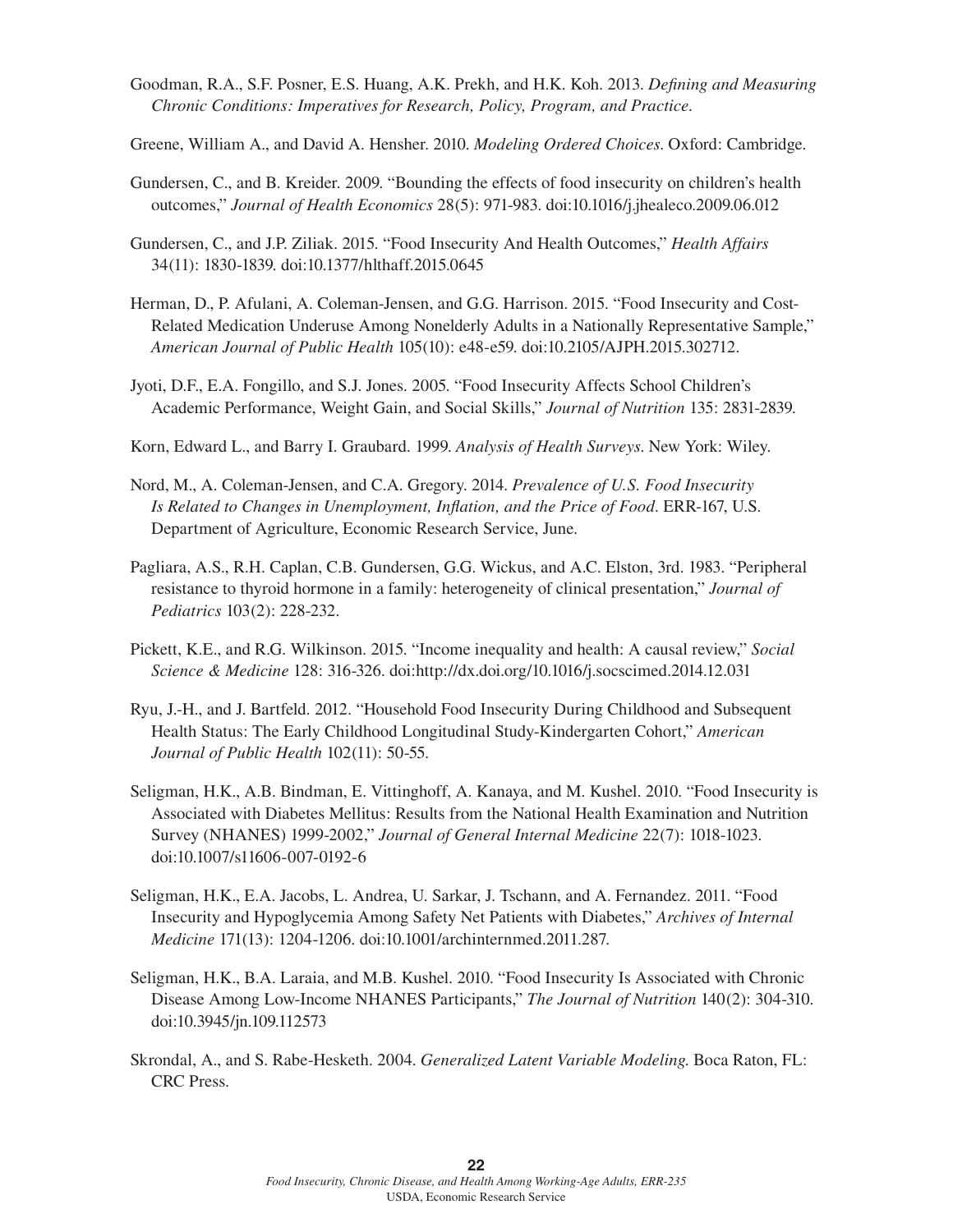- Ward, B., J. Schiller, and R. Goodman. 2014. "Multiple Chronic Conditions Among US Adults: A 2012 Update," *Preventing Chronic Disease*.
- West, B.T., P. Berglund, and S. Heeringa. 2008. "A Closer Examination of Subpopulation Analysis of Complex-Sample Survey Data," *The Stata Journal* 8 (4): 520-531.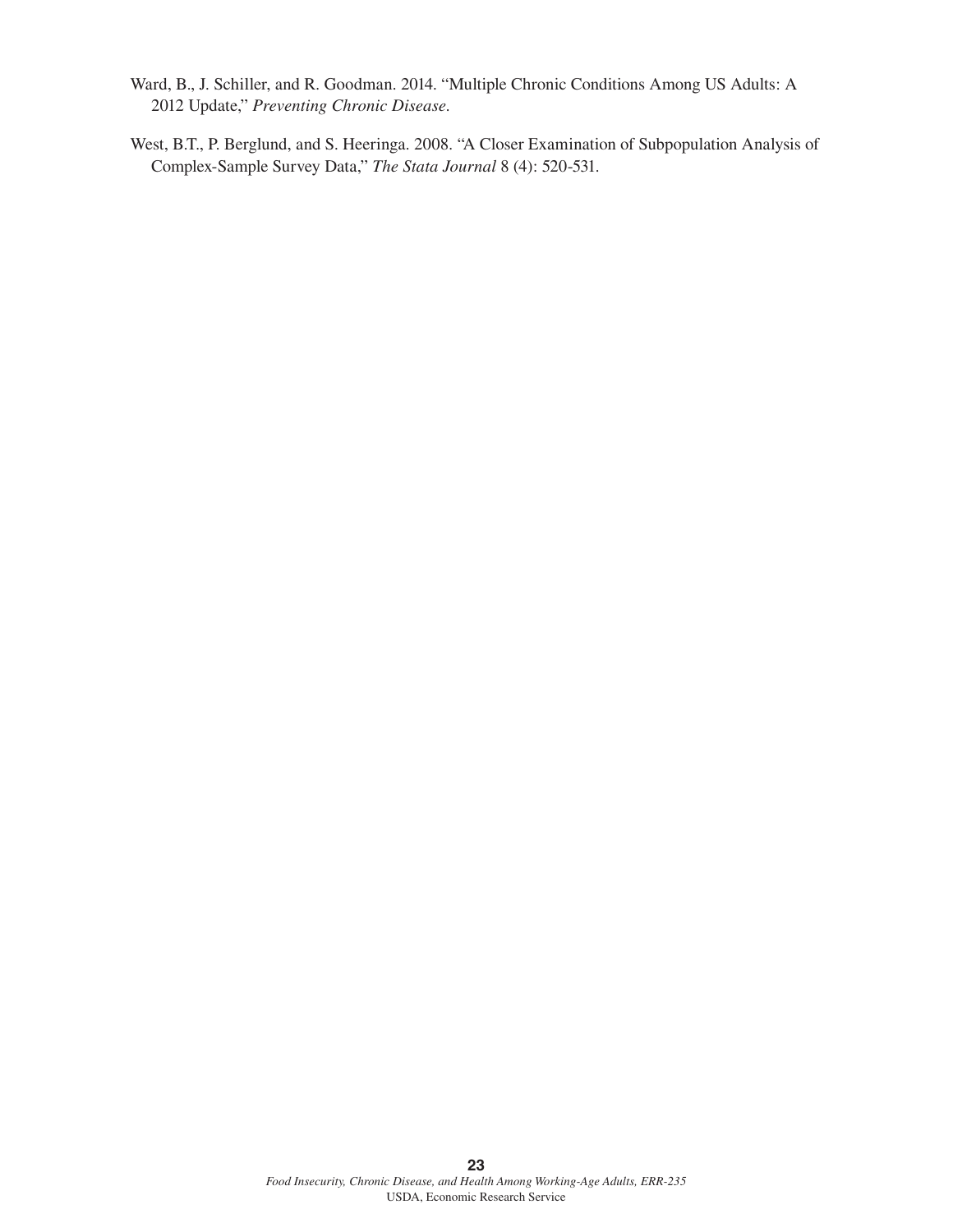# **Appendix**

Appendix table 1

**Parameter estimates for supplementary regressions** *- continued*

|                                   | Number of conditions | Self-assessed health | Any chronic condition |
|-----------------------------------|----------------------|----------------------|-----------------------|
| Age                               | $0.049***$           | $0.052***$           | $0.071***$            |
|                                   | (0.001)              | (0.001)              | (0.001)               |
| Female adult                      | $0.100***$           | $0.059**$            | $0.201***$            |
|                                   | (0.018)              | (0.024)              | (0.030)               |
| Employed                          | $-0.429***$          | $-0.635***$          | $-0.501***$           |
|                                   | (0.018)              | (0.026)              | (0.033)               |
| Married                           | 0.025                | $-0.062**$           | $-0.034$              |
|                                   | (0.024)              | (0.030)              | (0.040)               |
| <b>Black</b>                      | $-0.033$             | $-0.072**$           | 0.004                 |
|                                   | (0.021)              | (0.035)              | (0.041)               |
| Hispanic                          | $-0.419***$          | $-0.114***$          | $-0.584***$           |
|                                   | (0.025)              | (0.031)              | (0.043)               |
| Asian                             | $-0.609***$          | $-0.142**$           | $-0.838***$           |
|                                   | (0.054)              | (0.065)              | (0.076)               |
| Other race                        | 0.061                | 0.057                | 0.093                 |
|                                   | (0.049)              | (0.067)              | (0.091)               |
| Has insurance                     | $0.392***$           | $0.268***$           | $0.527***$            |
|                                   | (0.024)              | (0.027)              | (0.033)               |
| High school grad                  | $-0.005$             | $-0.165***$          | 0.059                 |
|                                   | (0.023)              | (0.038)              | (0.046)               |
| Some college                      | 0.000                | $-0.357***$          | 0.063                 |
|                                   | (0.025)              | (0.039)              | (0.047)               |
| College graduate                  | $-0.213***$          | $-0.827***$          | $-0.254***$           |
|                                   | (0.033)              | (0.048)              | (0.058)               |
| Number of children                | $-0.034**$           | $-0.131***$          | $-0.067***$           |
|                                   | (0.016)              | (0.020)              | (0.025)               |
| Family size                       | 0.007                | $0.065***$           | 0.000                 |
|                                   | (0.012)              | (0.016)              | (0.021)               |
| Household income-to-poverty ratio | $-0.060***$          | $-0.139***$          | $-0.015$              |
|                                   | (0.018)              | (0.025)              | (0.028)               |
| Marginal food security            | $0.218***$           | $0.486***$           | $0.300***$            |
|                                   | (0.027)              | (0.032)              | (0.047)               |
| Low food security                 | $0.329***$           | $0.763***$           | $0.490***$            |
|                                   | (0.022)              | (0.036)              | (0.043)               |
| Very low food security            | $0.555***$           | $1.203***$           | $0.787***$            |
|                                   | (0.025)              | (0.042)              | (0.049)               |
| Cut1                              |                      | $0.272***$           |                       |
|                                   |                      | (0.076)              |                       |
| Cut <sub>2</sub>                  |                      | $1.664***$           |                       |
|                                   |                      | (0.078)              |                       |

*continued*